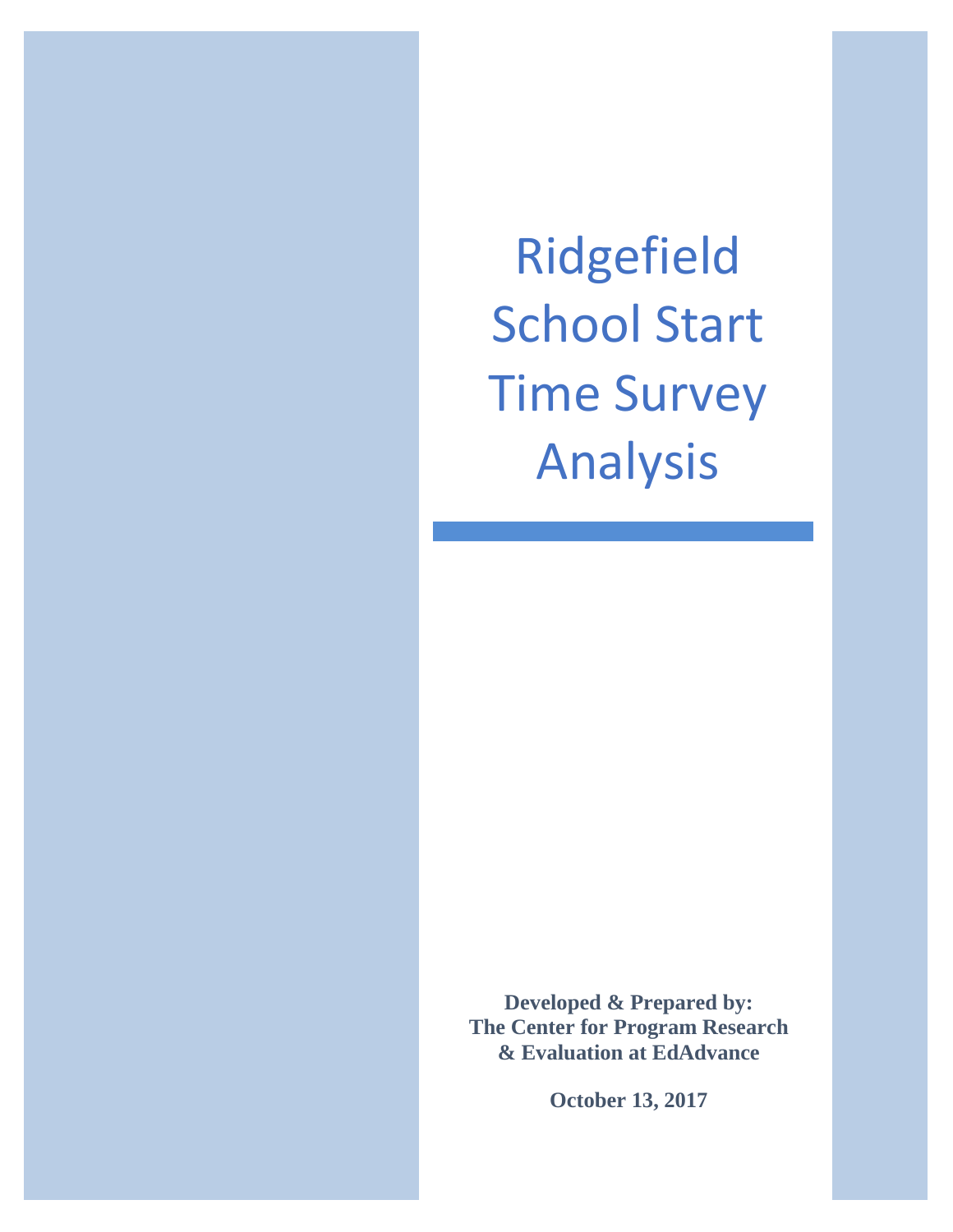# **Table of Contents**

| <b>Introduction</b>                      | $\boldsymbol{2}$        |
|------------------------------------------|-------------------------|
| <b>Executive Summary</b>                 | $\overline{\mathbf{3}}$ |
| <b>Procedures</b>                        | $\overline{\mathbf{4}}$ |
| <b>Parent Survey</b>                     | 5                       |
| <b>Question 1</b>                        | 5                       |
| <b>Question 2</b>                        | 6                       |
| <b>Question 3</b>                        | 6                       |
| <b>Question 4</b>                        | $\overline{7}$          |
| <b>Question 5:</b>                       | 8                       |
| <b>Question 6</b>                        | ${\bf 8}$               |
| <b>Question 7 Approach #1</b>            | $\bf{8}$                |
| <b>Question 8 Approach #2</b>            | 9                       |
| Question 9 Approach #3                   | 10                      |
| <b>Question 10 Approach #4</b>           | 10                      |
| <b>Question 11 Benefits and Concerns</b> | 11                      |
| <b>Question 12</b>                       | 13                      |
| <b>Question 13</b>                       | 14                      |
| <b>Staff Survey</b>                      | 16                      |
| <b>Question 1</b>                        | 16                      |
| <b>Question 2</b>                        | 16                      |
| <b>Question 3</b>                        | 16                      |
| <b>Question 4-6</b>                      | 16                      |
| <b>Questions 7-10</b>                    | 17                      |
| <b>Question 11: Benefits</b>             | 17                      |
| <b>Question 12: Concerns</b>             | 17                      |
| <b>Question 13</b>                       | 18                      |
| <b>Student Survey</b>                    | 20                      |
| <b>Question 1</b>                        | 20                      |
| <b>Question 2</b>                        | 20                      |
| <b>Question 3</b>                        | 20                      |
| <b>Question 4</b>                        | 20                      |
| Questions 5 and 6                        | 21                      |
| <b>Questions 7-10</b>                    | 21                      |
| <b>Question 11: Benefits</b>             | 21                      |
| <b>Question 12: Concerns</b>             | 22                      |
| <b>Question 13</b>                       | 22                      |
| <b>School Start Time Expenses</b>        | 24                      |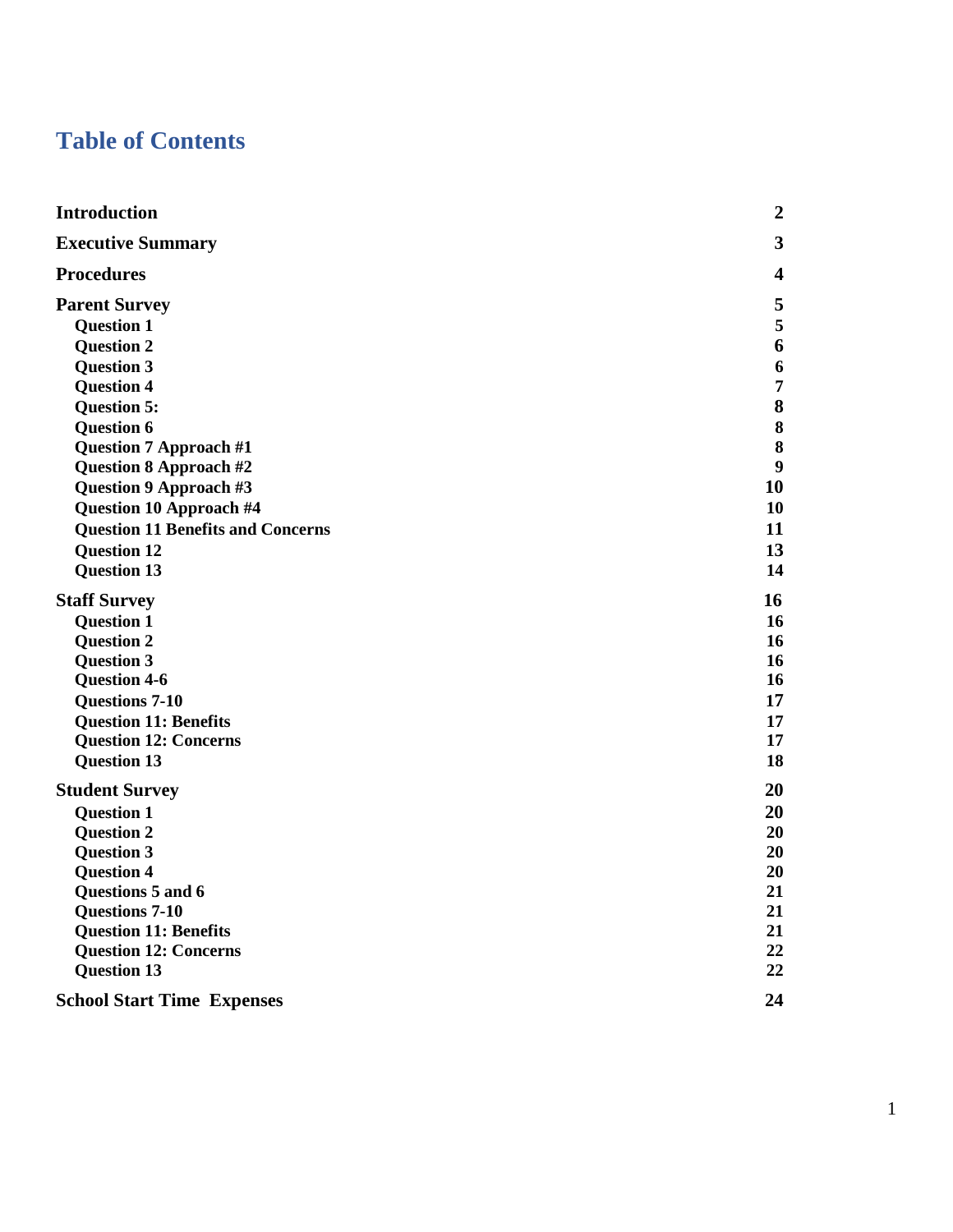# <span id="page-2-0"></span>**Introduction**

The Ridgefield Board of Education discussed and reviewed select literature related to school start times and adolescent health starting in 2016. In the spring of 2017, a sub-committee of the Board conducted focus groups with parents, teachers, administrators and students to gather stakeholder perceptions and feedback related to the literature and the concept of later school start time for high school students.

An overall theme of student health and wellness emerged from the focus groups. By May of 2017, a majority of the Board was convinced that the science spoke to a clear benefit to students and made a decision in principle to explore the possibility of delaying school start times for adolescents in the system and charged a representative committee with making a recommendation regarding the best possible way to make this transition. That committee has explored a variety of options and has suggested at least three potential pathways forward:

*Approach #1*: Change the school times to the following:

- BES, RES, SES 8:50-3:40
- BMES, FES, VPES 9:15-4:05
- MS 7:55-2:45
- RHS 8:30-3:20

The changes would result in a \$90,000 savings

*Approach #2*: Change the school times to the following:

- BES, BMES, RES 7:35-2:25
- FES, SES, VPES 8:00/8:05 -2:50/2:55
- $\bullet$  MS 9:10-4:00
- RHS 8:35-3:25

The changes would result in a \$180,000 savings

*Approach #3*: Change the school times to the following:

- BES, SES, RES 8:40-3:30
- FES, BMES, VPES 9:00-3:50
- MS 8:00-2:50
- RHS 8:25-3:15

 $\overline{a}$ 

The changes would result in an additional \$1,530,000 cost

*Approach #4*: Make no changes to the school times.

In order to gather information from the school community, opinion surveys and an analysis of collected data was performed. A total of 5,867<sup>1</sup> parents, 564 district staff and 1,510 students participated in the survey. The analysis of survey data includes information regarding demographics, opinion of current scheduling, approach preference as well as benefits and concerns. Respondents were also given an opportunity to share their thoughts through an open-ended question.

<sup>1</sup> Administration of the Parent Survey was conducted on multiple platforms and there is some evidence to suggest this number does not represent unique respondents.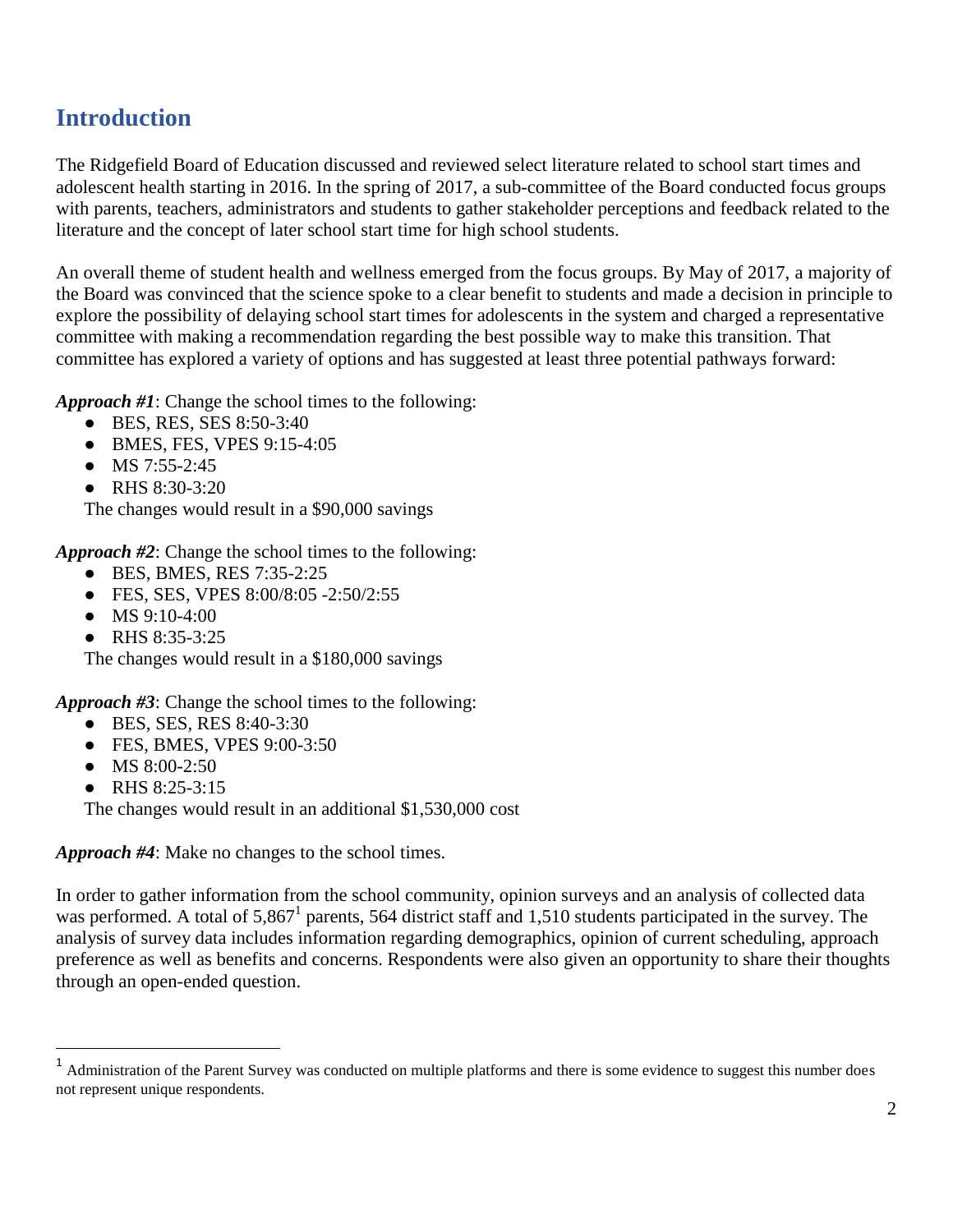# <span id="page-3-0"></span>**Executive Summary**

The primary purpose of the survey was to measure stakeholder interest in the four approaches outlined above. Attitudes toward each of the approaches were measured on 5-point Likert scales. The responses were then weighted (1 for "Highly Opposed", 5 for "Highly Supportive", etc.). Table 1 illustrates the response preferences for each of the surveyed populations. A larger-numbered response reflects greater enthusiasm.

|                    | <b>Parent</b> | <b>Staff</b> | <b>Student</b> |
|--------------------|---------------|--------------|----------------|
| Approach #1        | 3.2           | 2.7          | 2.5            |
| Approach #2        | 2.4           | 2.4          | 2.3            |
| Approach #3        | 2.4           | 2.4          | 2.4            |
| <b>Approach #4</b> | 3.2           | 3.8          | 3.4            |

### **Table 1 – Stakeholder Opinion of Proposed Approaches**

*\*values highlighted in green demonstrate statistically significant positive response events while those highlighted in red demonstrate a statistically significant negative response event.*

The weighted analysis of this survey suggests that values between 2.4 and 3.0 represent response selections where the respondent neither supported nor opposed the approach (no opinion). Values less than 2.4 are interpreted as negative opinions while values greater than 3 are interpreted as positive opinions. Table 1 describes *Approach #4* as the only option that all three groups universally identified as a positive possibility. The parents also expressed equal interest in *Approach #1*. The students were the only group that identified an option, *Approach #2*, as a negative option. All of the other options were met with little enthusiasm in either direction.

# <span id="page-3-1"></span>**Procedures**

EdAdvance and the Ridgefield Board of Education worked collaboratively to develop three surveys, one each for parents, staff and students. Staff surveys were completed online between September 27 and October 4, 2017 using a url provided by the district. This url required staff to use their district provided email and limited each participant to a single response. A total of 564 Ridgefield Public School staff completed the survey.

Parent surveys were delivered using two avenues to entry. The initial Parent survey utilized Survey Monkey with a link provided by EdAdvance. This initial round of survey administration took place between September 27 and October 2, 2017 and resulted in 3,092 responses. Due to concerns around the authenticity of survey responses, a second round of parent surveys was delivered by the district using the same process as the Staff survey. This process began on September 28, 2017 and resulted in 2,775 responses. A more detailed analysis of the Parent survey was conducted to determine if statistically significant differences exist between the two administrations. Additional work was completed measuring the independence of the surveys (was it possible that individuals completed the survey multiple times across the different platforms.

Finally, students in grades 8-12 completed the survey beginning on October 2, 2017 using the same procedures as the Staff surveys. A total of 1,510 students participated in the survey.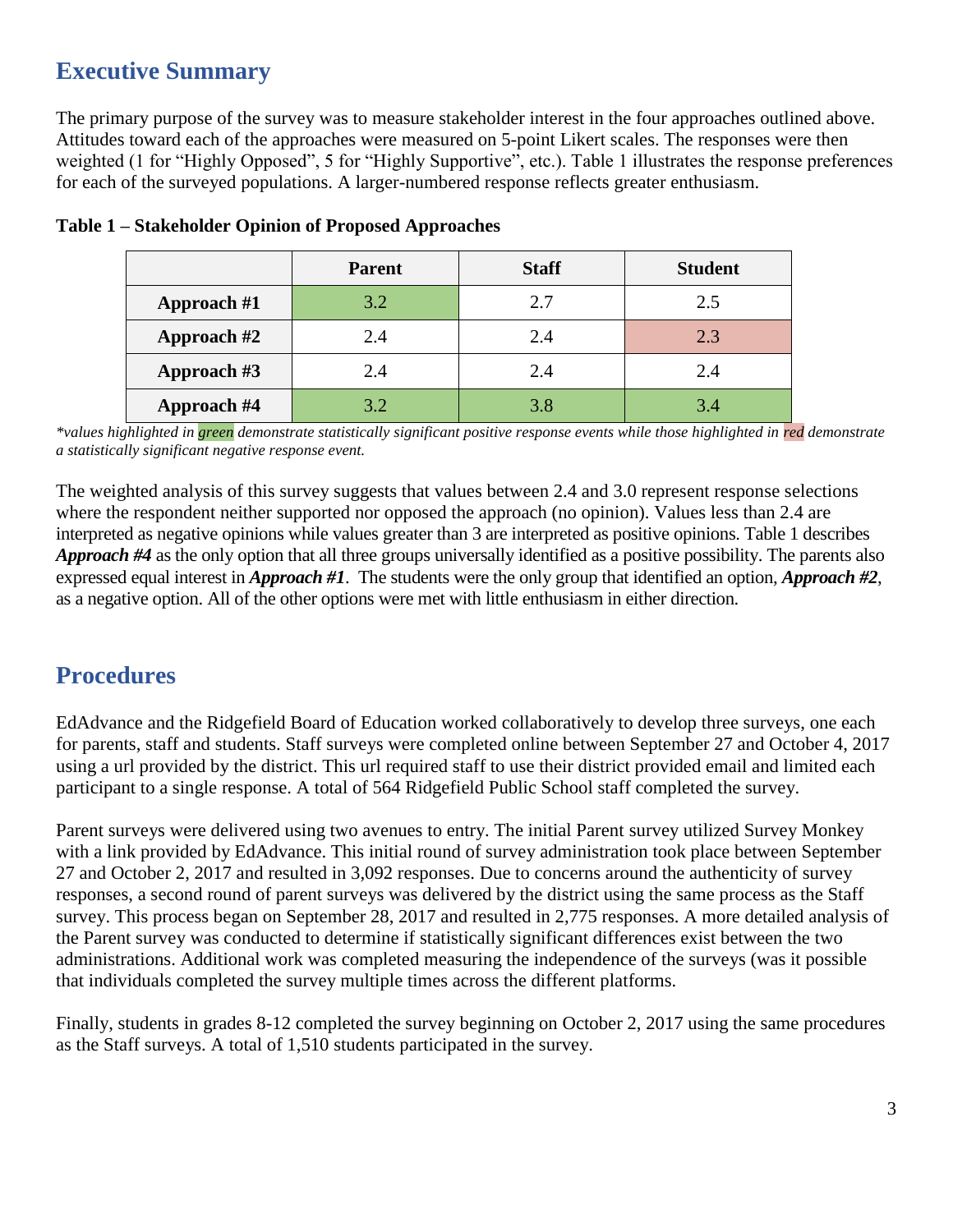# <span id="page-4-0"></span>**Parent Survey**

The parent survey was conducted using two delivery methods. While a total of 5,867 responses were recorded for both methods, there is evidence to suggest some of these responses were not unique administrations and data was collected from the same sample multiple times (individuals completed the survey multiple times across both administrations). There is not enough evidence, however, to identify which surveys could have been completed by an individual. As a result, both data sets were analyzed and analyses were conducted to determine if differences exist between the surveys on individual questions.

Two-sample T-tests as well as Mann-Whitney analyses were conducted across all relevant data sets in the Parents surveys. All procedures conducted suggest that there are NO statistically significant differences between ANY of the data sets. These results imply that the two surveys were taken from the same sample and that the opinions expressed in both surveys are statistically the same.

The data for the Parents surveys are reported by question, the age groups of their child(ren) and broken down by survey method. Finally, the two data sets were added together to create a "Combined" data table. This method of analysis does not take into account parents who have children in multiple grade levels. A more detailed level of analysis would be possible given more time to better parse out individual responses.

| <b>Survey Monkey</b> |                   |                   |              | <b>Email</b>        |                   |                   |              |
|----------------------|-------------------|-------------------|--------------|---------------------|-------------------|-------------------|--------------|
| <b>Elementary</b>    | <b>Middle</b>     | <b>High</b>       | <b>Total</b> | <b>Elementary</b>   | <b>Middle</b>     | <b>High</b>       | <b>Total</b> |
| 1,377<br>$(66.1\%)$  | 815<br>$(39.2\%)$ | 900<br>$(43.2\%)$ | 3,092        | 1,204<br>$(63.5\%)$ | 732<br>$(38.6\%)$ | 839<br>$(44.2\%)$ | 2,775        |

<span id="page-4-1"></span>**Question 1:** *I currently have students in the Ridgefield Public Schools at the following levels:*

| <b>Combined</b>     |                     |                     |              |  |  |  |
|---------------------|---------------------|---------------------|--------------|--|--|--|
| <b>Elementary</b>   | <b>Middle</b>       | High                | <b>Total</b> |  |  |  |
| 2,581<br>$(64.9\%)$ | 1,547<br>$(38.9\%)$ | 1,739<br>$(43.7\%)$ | 5,867        |  |  |  |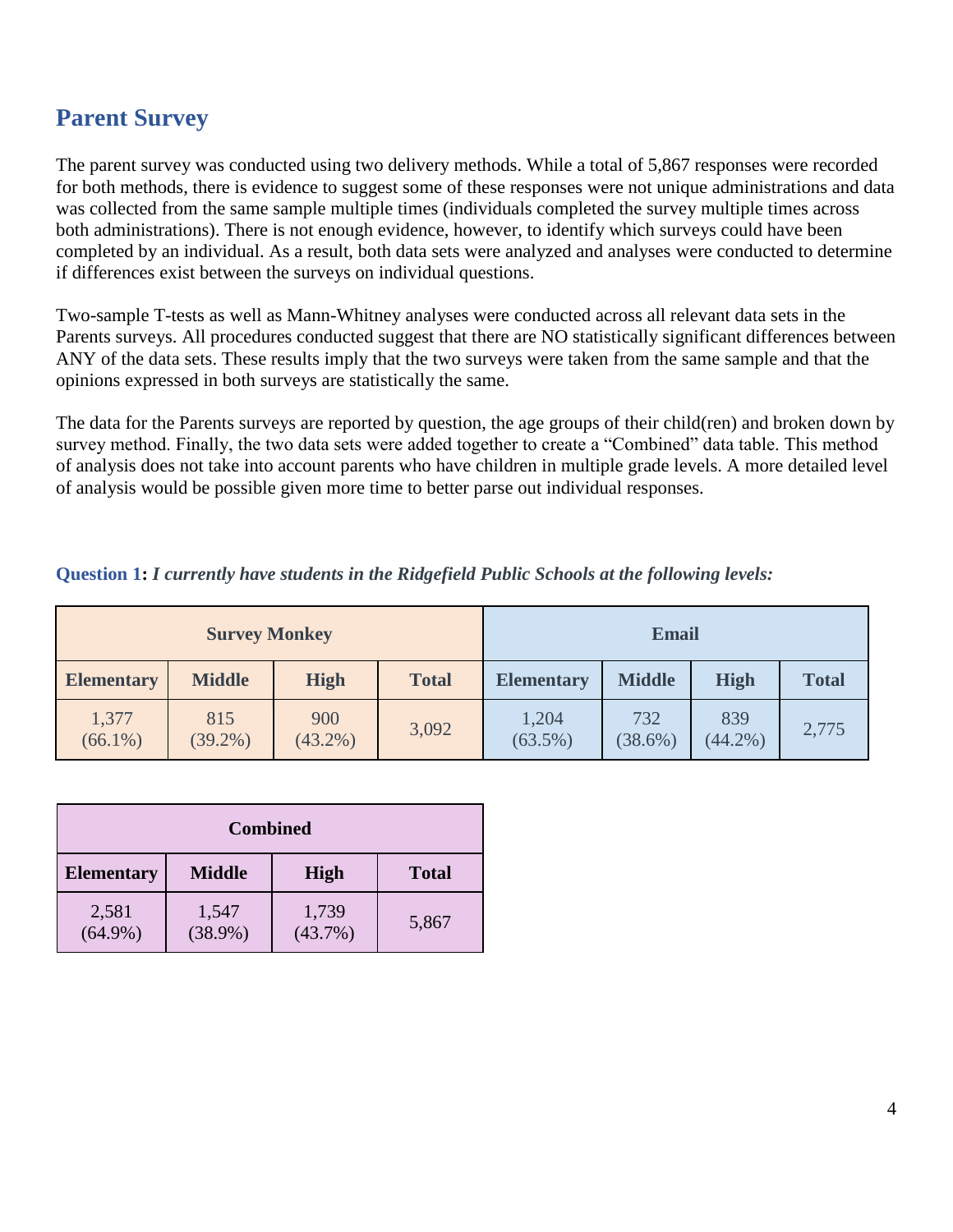# <span id="page-5-0"></span>**Question 2:** *In your household:*

| <b>Answer Choices</b> | <b>Survey Monkey</b> |               |             |              | <b>Email</b>      |               |             |              |
|-----------------------|----------------------|---------------|-------------|--------------|-------------------|---------------|-------------|--------------|
|                       | <b>Elementary</b>    | <b>Middle</b> | <b>High</b> | <b>Total</b> | <b>Elementary</b> | <b>Middle</b> | <b>High</b> | <b>Total</b> |
| Two Parents work      | 60.7%                | 60.2%         | 62.2%       | 61.2%        | 63.1%             | 62.0%         | 61.5%       | 63.5%        |
| One Parent works      | 39.3                 | 39.3          | 37.1        | 38.3         | 36.6              | 37.4          | 37.8        | 35.6         |
| No Parents work       | 0.1                  | 0.5           | 0.7         | 0.5          | 0.3               | 0.6           | 0.7         | 0.6          |

| <b>Answer Choices</b>   | <b>Combined</b>   |               |             |              |  |  |  |  |
|-------------------------|-------------------|---------------|-------------|--------------|--|--|--|--|
|                         | <b>Elementary</b> | <b>Middle</b> | <b>High</b> | <b>Total</b> |  |  |  |  |
| Two Parents work        | 61.8%             | 61.1%         | 61.9%       | 62.3%        |  |  |  |  |
| <b>One Parent works</b> | 38.0              | 38.4          | 37.4        | 37.1         |  |  |  |  |
| No Parents work         | $0.2^{\circ}$     | 0.5           | 0.7         | 0.0          |  |  |  |  |

<span id="page-5-1"></span>**Question 3:** *What mode of transportation does your child(ren) currently use to get to and from school?*

| <b>Answer Choices</b>                | <b>Survey Monkey</b> |               |             |              | <b>Email</b>      |               |             |              |
|--------------------------------------|----------------------|---------------|-------------|--------------|-------------------|---------------|-------------|--------------|
|                                      | <b>Elementary</b>    | <b>Middle</b> | <b>High</b> | <b>Total</b> | <b>Elementary</b> | <b>Middle</b> | <b>High</b> | <b>Total</b> |
| <b>School Bus</b>                    | 93.1%                | 92.3%         | 83.4%       | 87.4%        | 93.3%             | 92.5%         | 81.9%       | 86.8%        |
| <b>Adult drives</b><br>$child$ (ren) | 35.2                 | 43.8          | 42.5        | 38.9         | 36.3              | 45.4          | 42.7        | 39.3         |
| Walk                                 | 4.9                  | 7.5           | 3.8         | 4.5          | 4.1               | 8.1           | 3.5         | 4.2          |
| Public<br>Transportation             | 0.1                  | 0.4           | 0.3         | 0.2          | 0.0               | 0.0           | 0.1         | 0.1          |
| Child or Child's<br>friend drives    | 2.5                  | 6.9           | 20.6        | 9.4          | 3.1               | 8.1           | 25.9        | 12.0         |
| Other                                | 4.5                  | 2.7           | 3.0         | 4.0          | 4.4               | 2.6           | 2.2         | 3.6          |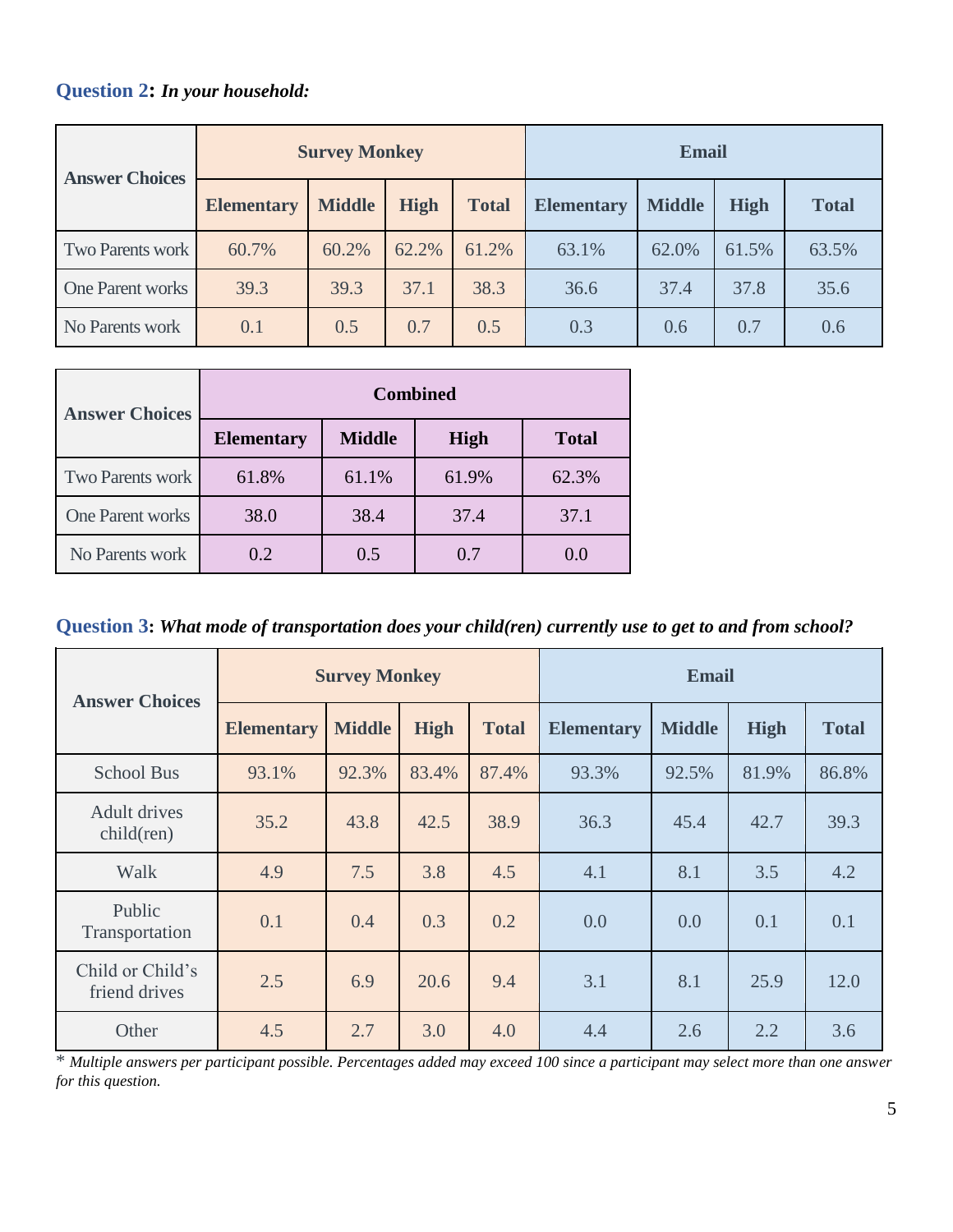#### **Question 3 continued:** *What mode of transportation does your child(ren) currently use to get to and from school?*

| <b>Answer Choices</b>                    | <b>Combined</b>   |               |       |              |  |  |  |
|------------------------------------------|-------------------|---------------|-------|--------------|--|--|--|
|                                          | <b>Elementary</b> | <b>Middle</b> | High  | <b>Total</b> |  |  |  |
| <b>School Bus</b>                        | 93.2%             | 92.4%         | 82.7% | 87.1%        |  |  |  |
| Adult drives child(ren) to school        | 35.7              | 44.5          | 42.6  | 39.1         |  |  |  |
| Walk                                     | 4.5               | 7.8           | 3.6   | 4.3          |  |  |  |
| <b>Public Transportation</b>             | 0.0               | 0.2           | 0.2   | 0.2          |  |  |  |
| Child or Child's friend drives to school | 2.8               | 7.4           | 23.2  | 10.6         |  |  |  |
| Other                                    | 4.5               | 2.7           | 2.6   | 3.8          |  |  |  |

\* *Multiple answers per participant possible. Percentages added may exceed 100% since a participant may select more than one answer for this question.*

#### <span id="page-6-0"></span>**Question 4:** *How satisfied are you with the current ELEMENTARY SCHOOL start/dismissal times?*

| <b>Survey Monkey</b>       |     |     | <b>Email</b> |                   |               |      |              |
|----------------------------|-----|-----|--------------|-------------------|---------------|------|--------------|
| Elementary   Middle   High |     |     | <b>Total</b> | <b>Elementary</b> | <b>Middle</b> | High | <b>Total</b> |
| 3.8                        | 3.7 | 3.5 | 3.7          | 3.9               | 3.7           | 3.5  | 3.7          |

| <b>Combined</b>                                    |     |     |     |  |  |  |  |
|----------------------------------------------------|-----|-----|-----|--|--|--|--|
| Middle   High<br><b>Elementary</b><br><b>Total</b> |     |     |     |  |  |  |  |
| 3.8                                                | 3.7 | 3.5 | 3.7 |  |  |  |  |

*\*Values represent weighted averages of a 5-point Likert Scale. Larger values represent more supportive opinions.*

<span id="page-6-1"></span>Analysis of this question shows that most individuals feel positively (more supportive) towards the current Elementary School times. While there are no statistically significant differences between parents of different aged students, Elementary parents have stronger positive opinions than do High School parents.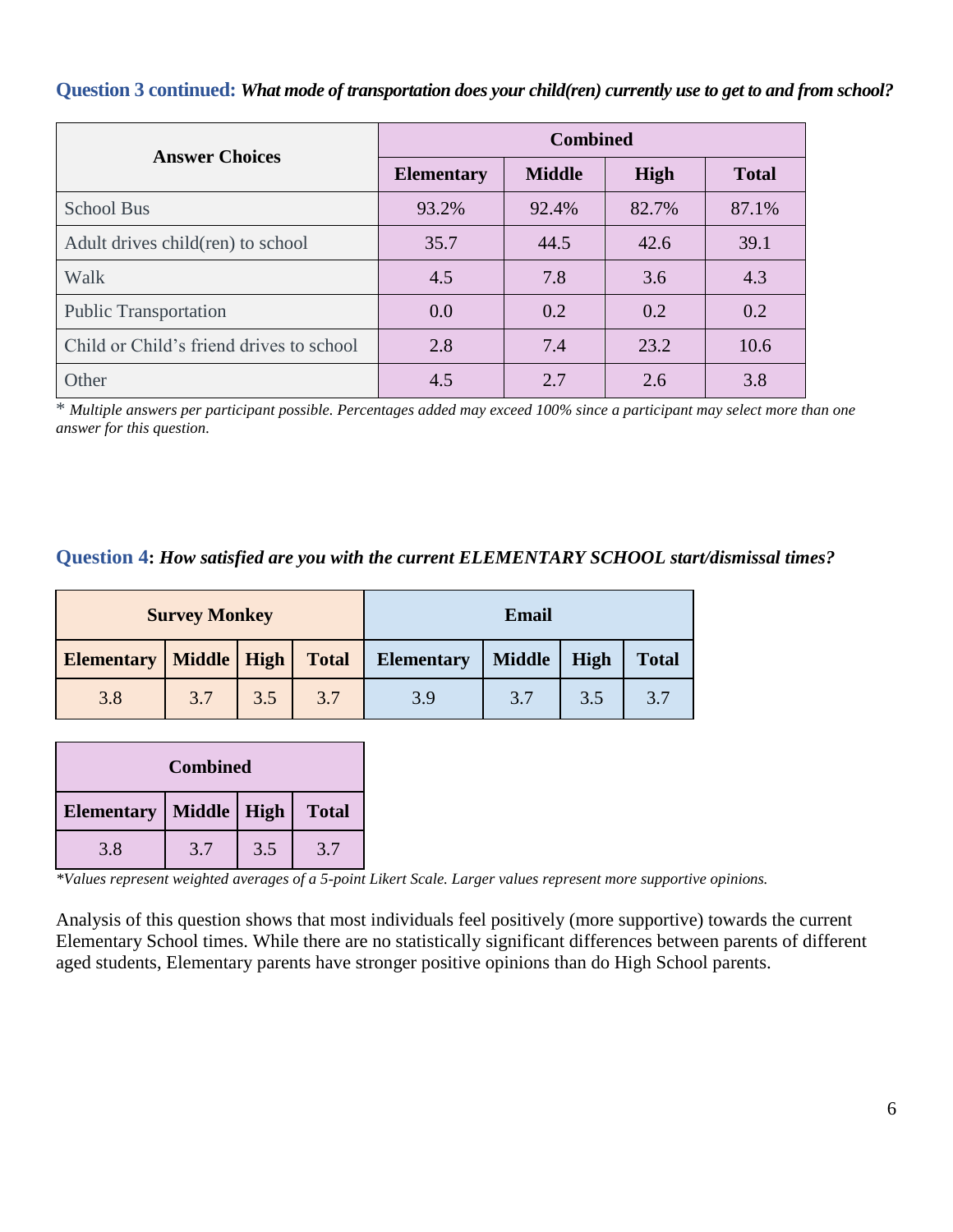**Question 5:** *How satisfied are you with the current MIDDLE SCHOOL start/dismissal times?*

|                   | <b>Survey Monkey</b> |             |              | <b>Email</b>      |               |             |              |
|-------------------|----------------------|-------------|--------------|-------------------|---------------|-------------|--------------|
| <b>Elementary</b> | <b>Middle</b>        | <b>High</b> | <b>Total</b> | <b>Elementary</b> | <b>Middle</b> | <b>High</b> | <b>Total</b> |
| 3.8               | 4.0                  | 3.9         | 3.8          | 3.8               | 4.1           | 3.9         | 3.9          |

| <b>Combined</b>                                            |     |     |     |  |  |  |  |
|------------------------------------------------------------|-----|-----|-----|--|--|--|--|
| <b>Middle</b><br><b>Elementary</b><br><b>Total</b><br>High |     |     |     |  |  |  |  |
| 3.8                                                        | 4.1 | 3.9 | 3.8 |  |  |  |  |

*\*Values represent weighted averages of a 5-point Likert Scale. Larger values represent more supportive opinions*

Parents of students across all levels expressed similar positive opinions with the current Middle School times.

### <span id="page-7-0"></span>**Question 6:** *How satisfied are you with the current HIGH SCHOOL start/dismissal times?*

|                                     | <b>Survey Monkey</b> |     |              |                                    | <b>Email</b> |             |              |
|-------------------------------------|----------------------|-----|--------------|------------------------------------|--------------|-------------|--------------|
| <b>Elementary   Middle   High  </b> |                      |     | <b>Total</b> | <b>Middle</b><br><b>Elementary</b> |              | <b>High</b> | <b>Total</b> |
| 3.0                                 | 2.9                  | 3.0 | 3.0          | 3.0                                | 2.8          | 2.9         | 2.9          |

|                            |     | <b>Combined</b> |              |
|----------------------------|-----|-----------------|--------------|
| Elementary   Middle   High |     |                 | <b>Total</b> |
| 3.0                        | 2.9 | 3.0             | 3.0          |

*\*Values represent weighted averages of a 5-point Likert Scale. Larger values represent more supportive opinions.*

Parents of students across all levels felt the least enthusiastic about the current High School times. There were no differences for this opinion between the different age levels.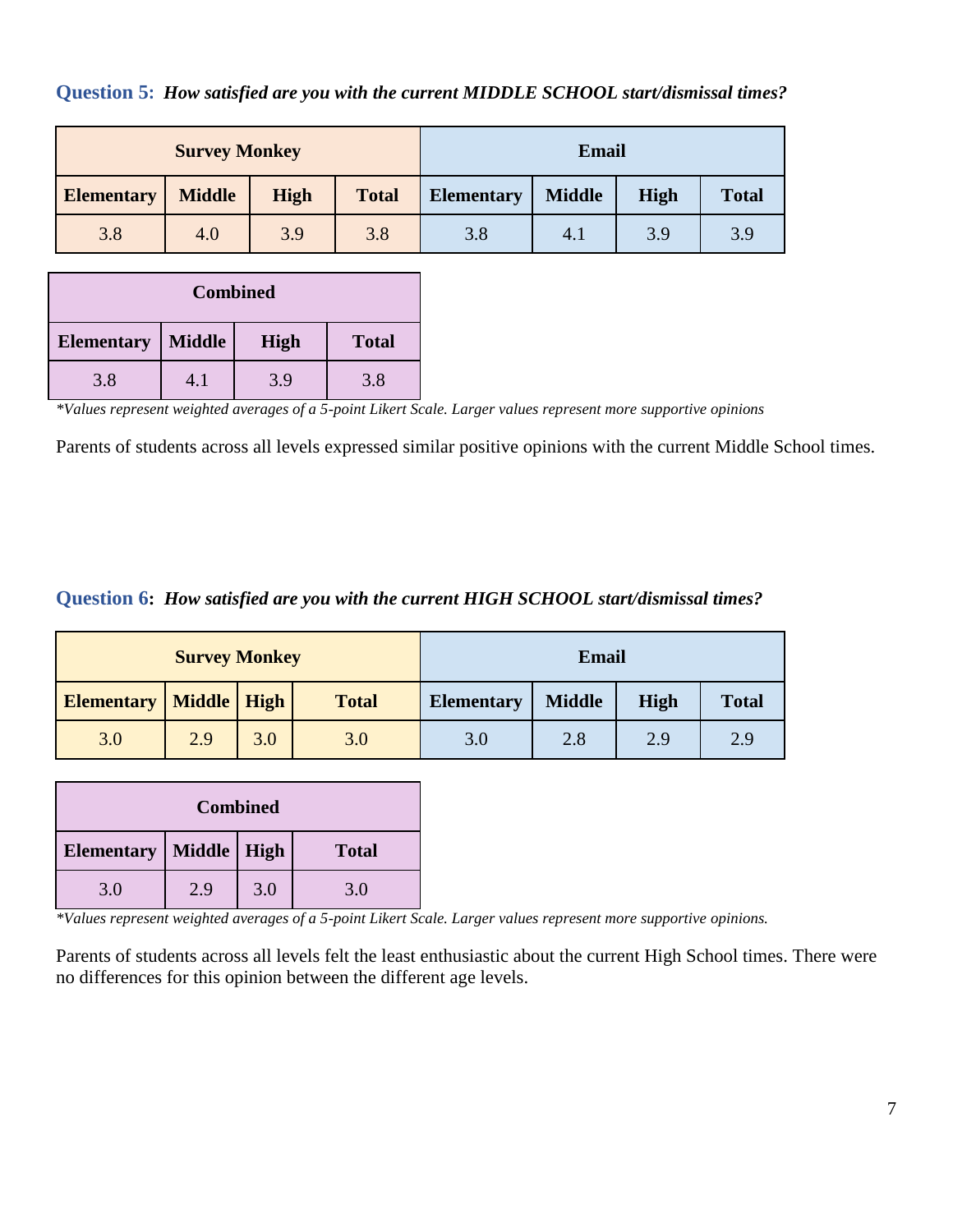<span id="page-8-0"></span>**Question 7:** *Approach #1- Change the school times to the following: BES, RES, SES 8:50-3:40 / BMES, FES, VPES 9:15-4:05 / MS 7:55-2:45 / RHS 8:30-3:20 = \$90,000 savings.*

|                   | <b>Survey Monkey</b> |             |              | <b>Email</b>      |              |     |     |
|-------------------|----------------------|-------------|--------------|-------------------|--------------|-----|-----|
| <b>Elementary</b> | <b>Middle</b>        | <b>High</b> | <b>Total</b> | <b>Elementary</b> | <b>Total</b> |     |     |
| 3.2               | 3.2                  | 3.2         | 3.2          | 3.1               | 3.3          | 3.2 | 3.2 |

| <b>Combined</b>   |                                              |     |     |  |  |  |  |  |
|-------------------|----------------------------------------------|-----|-----|--|--|--|--|--|
| <b>Elementary</b> | <b>Middle</b><br><b>High</b><br><b>Total</b> |     |     |  |  |  |  |  |
| 3.1               | 3.2                                          | 3.2 | 3.2 |  |  |  |  |  |

*\*Values represent weighted averages of a 5-point Likert Scale. Larger values represent more supportive opinions.*

Parents of students across all levels expressed little enthusiasm for Approach #1.

### <span id="page-8-1"></span>**Question 8:** *Approach #2- Change the school times to the following: BES, BMES, RES 7:35-2:25 / FES, SES, VPES 8:00/8:05 -2:50/2:55 / MS 9:10-4:00/ RHS 8:35-3:25 = \$180,000 savings.*

|                   | <b>Survey Monkey</b> |             |              | <b>Email</b>                                      |  |     |              |
|-------------------|----------------------|-------------|--------------|---------------------------------------------------|--|-----|--------------|
| <b>Elementary</b> | <b>Middle</b>        | <b>High</b> | <b>Total</b> | <b>Middle</b><br><b>High</b><br><b>Elementary</b> |  |     | <b>Total</b> |
| 2.2               | 2.4                  | 2.7         | 2.4          | 2.7<br>2.3<br>2.1                                 |  | 2.4 |              |

| <b>Combined</b>   |                                              |     |     |  |  |  |  |
|-------------------|----------------------------------------------|-----|-----|--|--|--|--|
| <b>Elementary</b> | <b>Middle</b><br><b>High</b><br><b>Total</b> |     |     |  |  |  |  |
| 2.2.              | 2.3                                          | 2.7 | 2.4 |  |  |  |  |

*\*Values represent weighted averages of a 5-point Likert Scale. Larger values represent more supportive opinions.*

Parents expressed little enthusiasm for Approach #2. While the differences were not statistically significant, High School parents were slightly more enthusiastic than Elementary or Middle School parents for this approach.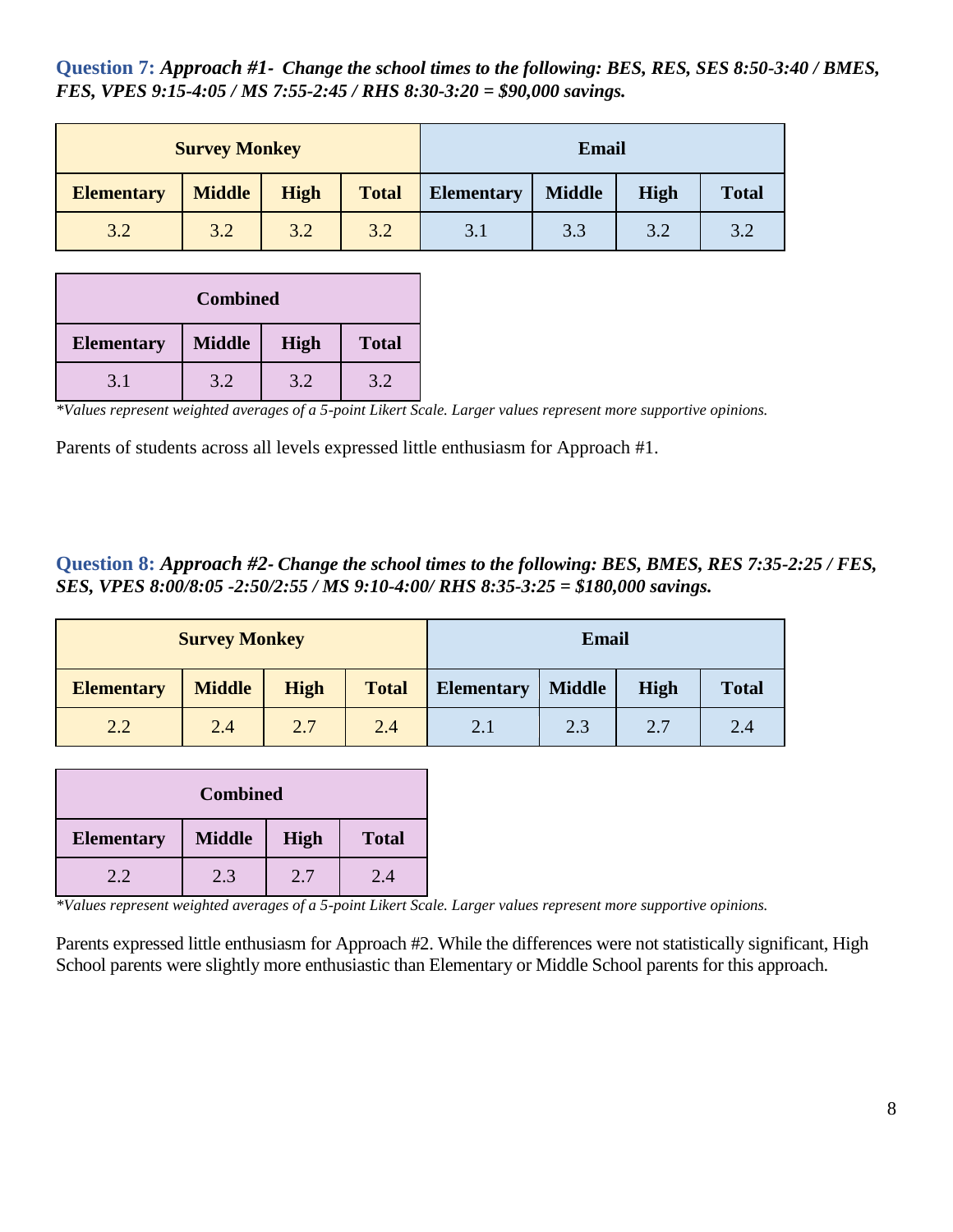<span id="page-9-0"></span>**Question 9:** *Approach #3- Change the school times to the following: BES, SES, RES 8:40-3:30 / FES, BMES, VPES 9:00-3:50 / MS 8:00-2:50/ RHS 8:25-3:15 = Additional \$1,530,000 cost.*

|                   | <b>Survey Monkey</b> |             |              | <b>Email</b>      |              |     |     |
|-------------------|----------------------|-------------|--------------|-------------------|--------------|-----|-----|
| <b>Elementary</b> | <b>Middle</b>        | <b>High</b> | <b>Total</b> | <b>Elementary</b> | <b>Total</b> |     |     |
| 2.7               | 2.4                  | 2.2         | 2.5          | 2.6               | 2.4          | 2.1 | 2.4 |

|                   | <b>Combined</b> |      |              |  |  |  |
|-------------------|-----------------|------|--------------|--|--|--|
| <b>Elementary</b> | <b>Middle</b>   | High | <b>Total</b> |  |  |  |
| 2.7               | 2.4             | 2.2. | 2.4          |  |  |  |

*\*Values represent weighted averages of a 5-point Likert Scale. Larger values represent more supportive opinions.*

Parents of students across all levels expressed little enthusiasm for Approach #3.

#### <span id="page-9-1"></span>**Question 10:** *Approach #4- Make no changes to the school times.*

|                   | <b>Survey Monkey</b> |             |              | <b>Email</b>      |             |              |     |
|-------------------|----------------------|-------------|--------------|-------------------|-------------|--------------|-----|
| <b>Elementary</b> | <b>Middle</b>        | <b>High</b> | <b>Total</b> | <b>Elementary</b> | <b>High</b> | <b>Total</b> |     |
| 3.3               | 3.0                  | 3.1         | 3.2          | 3.4               | 3.1         | 3.1          | 3.2 |

|                   | <b>Combined</b>                              |     |     |  |  |  |  |
|-------------------|----------------------------------------------|-----|-----|--|--|--|--|
| <b>Elementary</b> | <b>Middle</b><br><b>High</b><br><b>Total</b> |     |     |  |  |  |  |
| 3.4               | 3.0                                          | 3.1 | 3.2 |  |  |  |  |

*\*Values represent weighted averages of a 5-point Likert Scale. Larger values represent more supportive opinions.*

Parents across all grade levels expressed limited enthusiasm for Approach #4. A great deal of work has been done in the field (Gustafson, J. 1997) to show that when individuals are presented with different change scenarios, especially when barriers to change do not involve the easement of physical or emotional pain, the "no change" option will often score in the higher percentiles. This does not mean that this is not a valid option, it should just be noted that these results should be expected.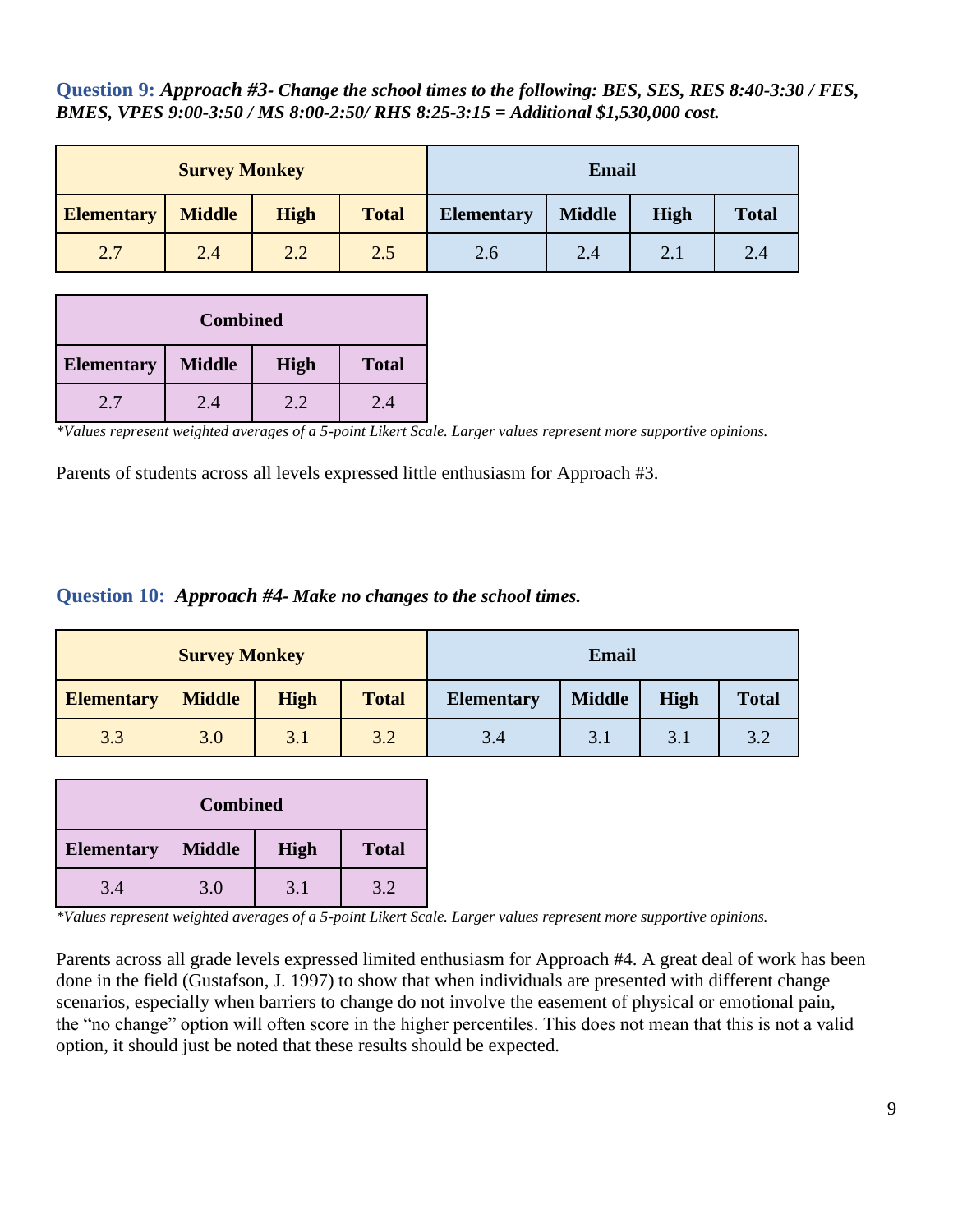<span id="page-10-0"></span>**Question 11:** *Benefits - what are the BENEFITS you see in changing school start times? Choose no more than three of the following:*

| <b>Answer</b>                                               | <b>Survey Monkey</b> |               |       |              | <b>Email</b>      |               |       |              |
|-------------------------------------------------------------|----------------------|---------------|-------|--------------|-------------------|---------------|-------|--------------|
| <b>Choices</b>                                              | <b>Elementary</b>    | <b>Middle</b> | High  | <b>Total</b> | <b>Elementary</b> | <b>Middle</b> | High  | <b>Total</b> |
| <b>Allow more sleep</b><br>time for high<br>school students | 54.0%                | 59.3%         | 59.5% | 55.3%        | 51.0%             | 60.8%         | 59.8% | 55.0%        |
| <b>Improve high</b><br>school student<br>attendance         | 9.1                  | 9.6           | 9.7   | 8.5          | 4.6               | 3.0           | 5.5   | 4.9          |
| <b>Reduce high</b><br>school tardiness                      | 14.0                 | 12.8          | 14.3  | 13.2         | 11.0              | 8.1           | 10.0  | 10.4         |
| <b>Improve high</b><br>school homework<br>completion        | 11.0                 | 11.4          | 12.6  | 11.0         | 5.9               | 5.7           | 7.6   | 5.9          |
| <b>Improve student</b><br>academic success                  | 39.4                 | 40.7          | 37.5  | 38.2         | 33.3              | 40.2          | 37.5  | 35.5         |
| <b>Improve student</b><br>mental and<br>emotional health    | 52.3                 | 55.3          | 53.8  | 52.4         | 48.0              | 55.5          | 52.6  | 50.8         |
| <b>Decrease high</b><br>school behavior<br>issues           | 9.3                  | 8.2           | 8.3   | 8.1          | 5.5               | 4.4           | 3.2   | 5.0          |
| <b>Increase high</b><br>school student<br>safety            | 12.7                 | 13.3          | 13.3  | 12.0         | 7.7               | 10.8          | 8.5   | 8.7          |
| I see no benefits                                           | 28.2                 | 30.1          | 31.8  | 30.1         | 29.8              | 25.8          | 29.7  | 29.5         |
| <b>Other</b>                                                | 8.9                  | 7.2           | 7.1   | 8.5          | 7.6               | 5.2           | 3.7   | 5.8          |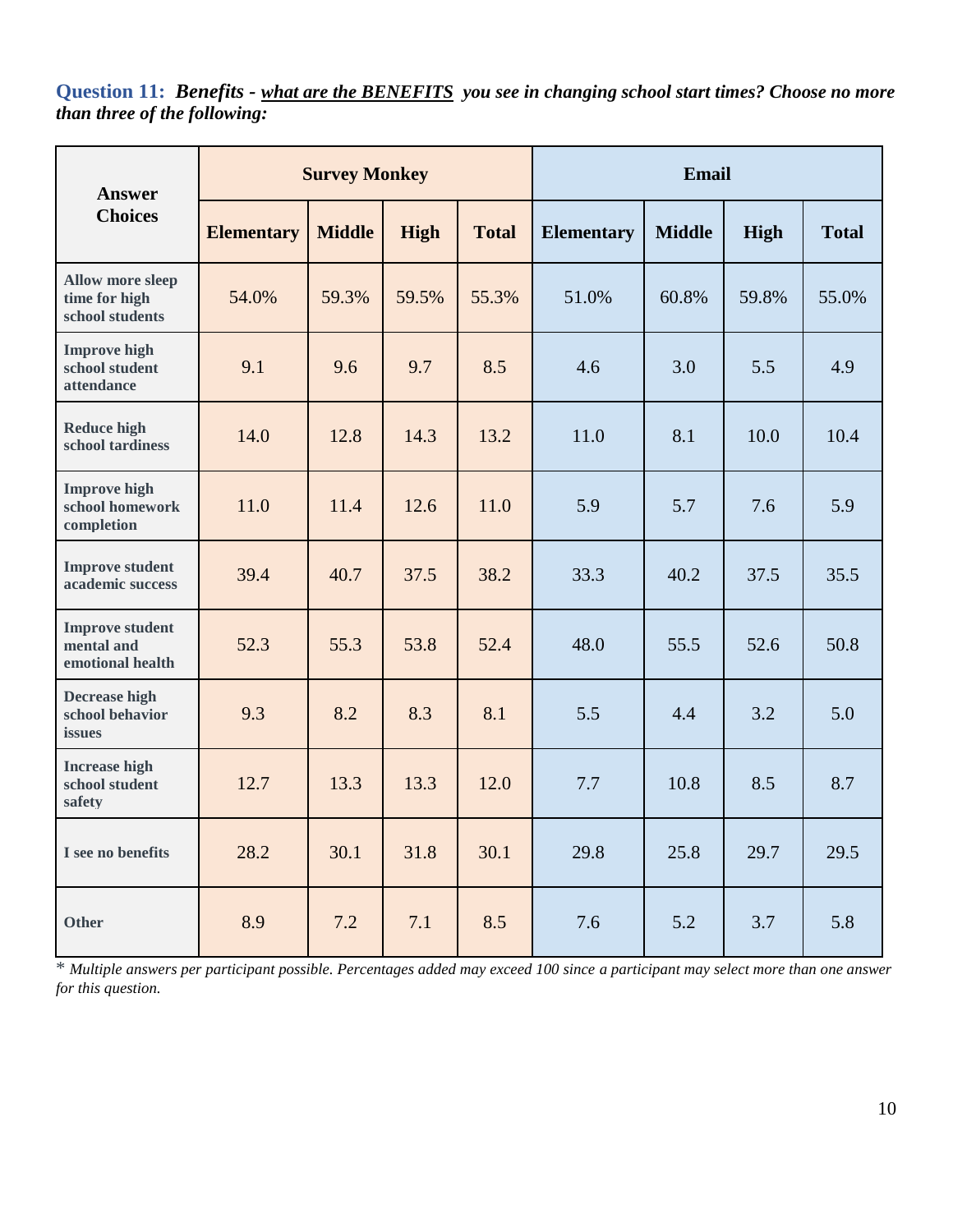**Question 11 continued:** *Benefits- what are the BENEFITS you see in changing school start times? Choose no more than three of the following:*

| <b>Answer Choices</b>                          |                   | <b>Combined</b> |       |              |
|------------------------------------------------|-------------------|-----------------|-------|--------------|
|                                                | <b>Elementary</b> | <b>Middle</b>   | High  | <b>Total</b> |
| Allow more sleep time for high school students | 52.5%             | 60.0%           | 59.7% | 55.2%        |
| Improve high school student attendance         | 6.8               | 6.2             | 7.5   | 6.7          |
| <b>Reduce high school tardiness</b>            | 12.5              | 10.4            | 12.1  | 11.8         |
| Improve high school homework completion        | 8.5               | 8.5             | 10.1  | 8.4          |
| <b>Improve student academic success</b>        | 36.3              | 40.4            | 37.5  | 36.8         |
| Improve student mental and emotional health    | 50.2              | 55.4            | 53.2  | 51.2         |
| Decrease high school behavior issues           | 7.3               | 6.2             | 5.7   | 6.5          |
| Increase high school student safety            | 10.2              | 12.1            | 10.8  | 10.3         |
| I see no benefits                              | 29.0              | 27.9            | 30.7  | 29.8         |
| <b>Other</b>                                   | 8.2               | 8.2             | 5.3   | 7.1          |

\* *Multiple answers per participant possible. Percentages added may exceed 100 since a participant may select more than one answer for this question.*

Not surprisingly, there were statistically significant differences for a few of the answer choices between parents of different age groups (this was consistent across the survey administrations). Elementary parents were less concerned with sleep time for high school students than were parents of Middle or High School students. Elementary parents choose the "Improve student mental and emotional health" selection at a statistically lower rate than did Middle School parents.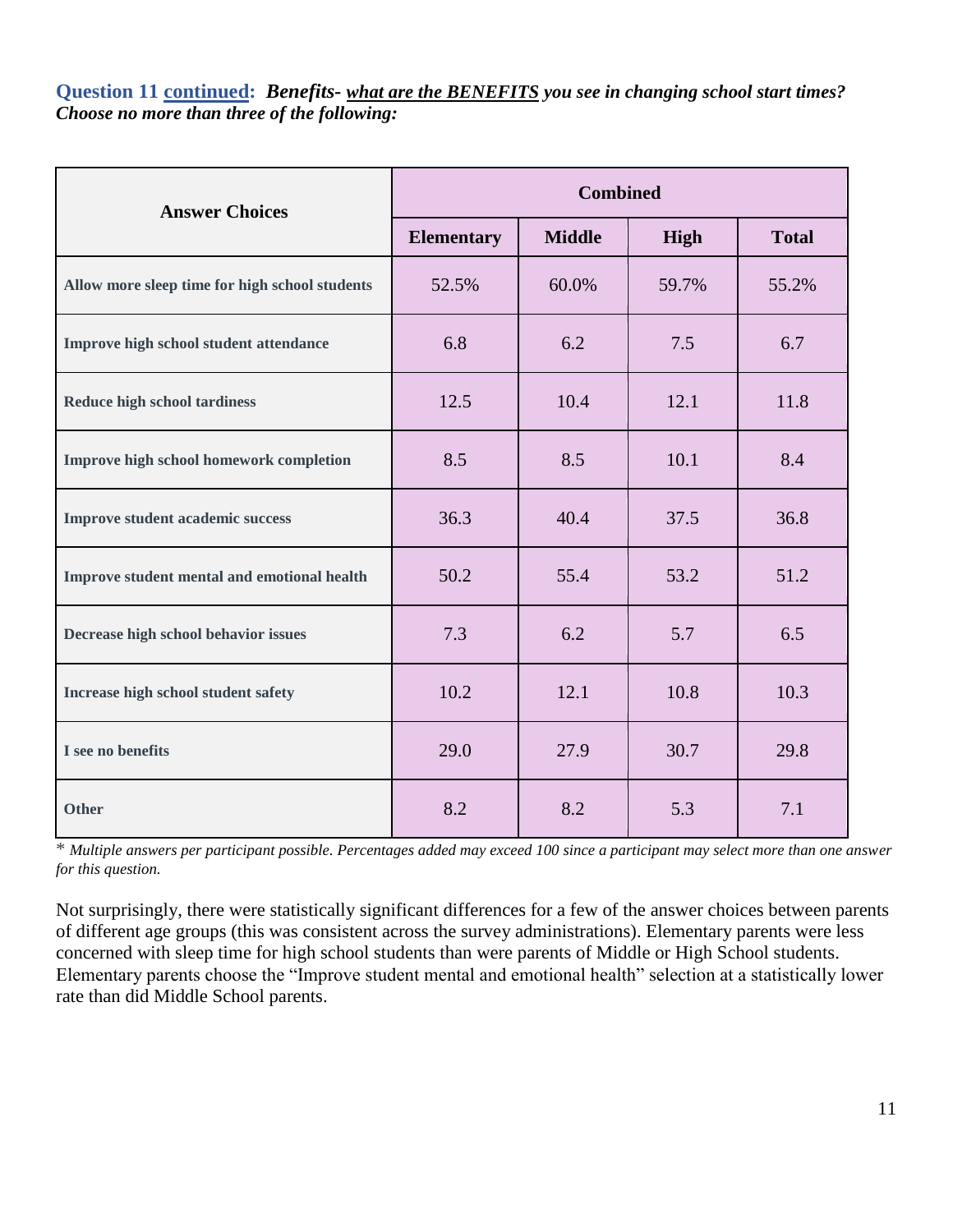<span id="page-12-0"></span>**Question 12:** *Concerns- what are your CONCERNS for changing school start times? Choose no more than three of the following:*

| <b>Answer</b>                                                                                                                                 | <b>Survey Monkey</b> |               |       | <b>Email</b> |                   |               |       |              |
|-----------------------------------------------------------------------------------------------------------------------------------------------|----------------------|---------------|-------|--------------|-------------------|---------------|-------|--------------|
| <b>Choices</b>                                                                                                                                | <b>Elementary</b>    | <b>Middle</b> | High  | <b>Total</b> | <b>Elementary</b> | <b>Middle</b> | High  | <b>Total</b> |
| Impact on<br>elementary students<br>of having to either<br>go to school earlier<br>or go home later<br>(depending on the<br>approach adopted) | 64.9%                | 34.3%         | 23.5% | 45.7%        | 68.2%             | 36.6%         | 24.6% | 47.6%        |
| Impact on athletic<br>scheduling and<br>opportunities                                                                                         | 33.1                 | 41.0          | 43.3  | 37.7         | 30.3              | 40.3          | 43.9  | 36.1         |
| Impact on high<br>school student after<br>school job<br>opportunities                                                                         | 14.7                 | 26.2          | 34.6  | 22.9         | 12.7              | 23.4          | 33.0  | 21.7         |
| Impact on child<br>care arrangements<br>for younger siblings                                                                                  | 30.6                 | 23.0          | 18.0  | 24.0         | 28.7              | 17.2          | 12.3  | 20.4         |
| Impact on student's<br>transportation<br>arrangements to and<br>from school                                                                   | 16.0                 | 11.4          | 11.1  | 14.5         | 17.1              | 13.3          | 9.7   | 14.0         |
| Impact on family<br>routines                                                                                                                  | 34.5                 | 26.9          | 23.1  | 29.9         | 38.6              | 24.5          | 20.6  | 31.1         |
| Impact on<br>Ridgefield Public<br>School budget<br>(cost)                                                                                     | 25.8                 | 25.5          | 28.3  | 27.5         | 23.0              | 26.6          | 28.3  | 26.0         |
| Impact on other<br>Ridgefield Public<br>School initiatives<br>and priorities                                                                  | 7.0                  | 8.3           | 7.5   | 7.3          | 5.0               | 5.9           | 6.1   | 5.8          |
| Reaction of<br>teachers and<br>administrators                                                                                                 | 2.4                  | 3.0           | 3.0   | 2.8          | 2.0               | 2.1           | 3.1   | 2.5          |
| I have no concerns                                                                                                                            | 14.2                 | 21.6          | 25.9  | 18.7         | 8.8               | 20.6          | 23.1  | 15.9         |
| Other                                                                                                                                         | 9.1                  | 10.8          | 10.7  | 9.9          | 6.9               | 7.8           | 7.0   | 6.9          |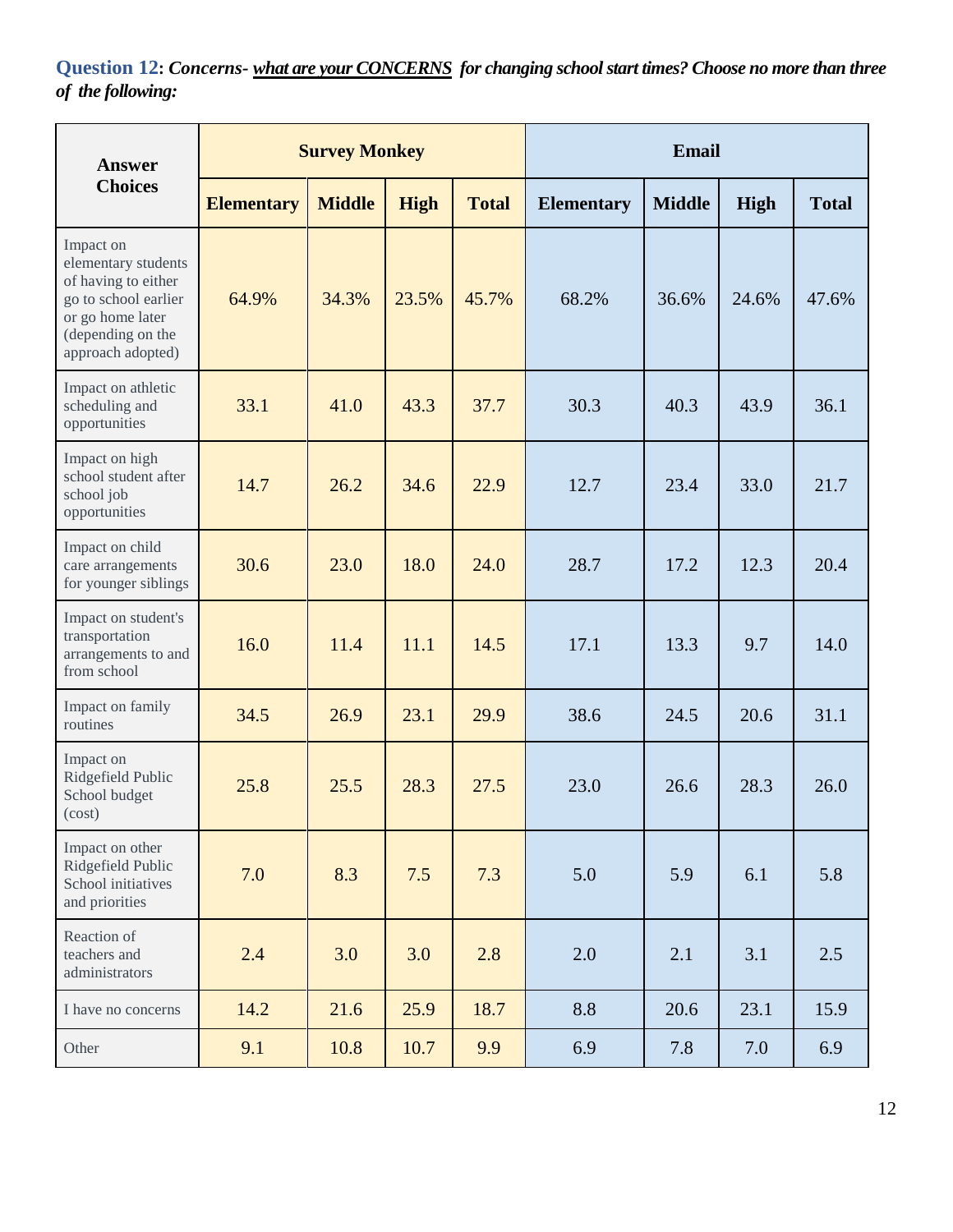# **Question 12 continued:** *Concerns- what are your CONCERNS for changing school start times? Choose no more than three of the following:*

| <b>Answer Choices</b>                                                                                                             | <b>Combined</b>   |               |             |              |
|-----------------------------------------------------------------------------------------------------------------------------------|-------------------|---------------|-------------|--------------|
|                                                                                                                                   | <b>Elementary</b> | <b>Middle</b> | <b>High</b> | <b>Total</b> |
| Impact on elementary students of having to either go to<br>school earlier or go home later (depending on the<br>approach adopted) | 66.6%             | 35.4%         | 24.0%       | 46.6%        |
| Impact on athletic scheduling and opportunities                                                                                   | 31.7              | 40.6          | 43.6        | 36.8         |
| Impact on high school student after school job<br>opportunities                                                                   | 13.7              | 24.8          | 33.8        | 22.3         |
| Impact on child care arrangements for younger siblings                                                                            | 29.6              | 20.1          | 15.1        | 22.1         |
| Impact on student's transportation arrangements to and<br>from school                                                             | 16.6              | 12.3          | 10.3        | 14.2         |
| Impact on family routines                                                                                                         | 36.6              | 25.7          | 21.8        | 30.5         |
| Impact on Ridgefield Public School budget (cost)                                                                                  | 24.4              | 26.1          | 28.3        | 26.7         |
| Impact on other Ridgefield Public School initiatives and<br>priorities                                                            | 6.0               | 7.1           | 6.8         | 6.5          |
| Reaction of teachers and administrators                                                                                           | 2.2               | 2.5           | 3.0         | 2.6          |
| I have no concerns                                                                                                                | 11.5              | 21.1          | 24.5        | 17.2         |
| Other                                                                                                                             | 8.0               | 9.3           | 8.8         | 8.3          |

\* *Multiple answers per participant possible. Percentages added may exceed 100 since a participant may select more than one answer for this question.*

<span id="page-13-0"></span>Elementary School parents understandably choose the first choice at a much high rate than did Middle or High School parents. They were also more concerned with the impact of a change of family routines. Conversely, High School parents were more concerned with the impact on after school activities than were the Elementary parents.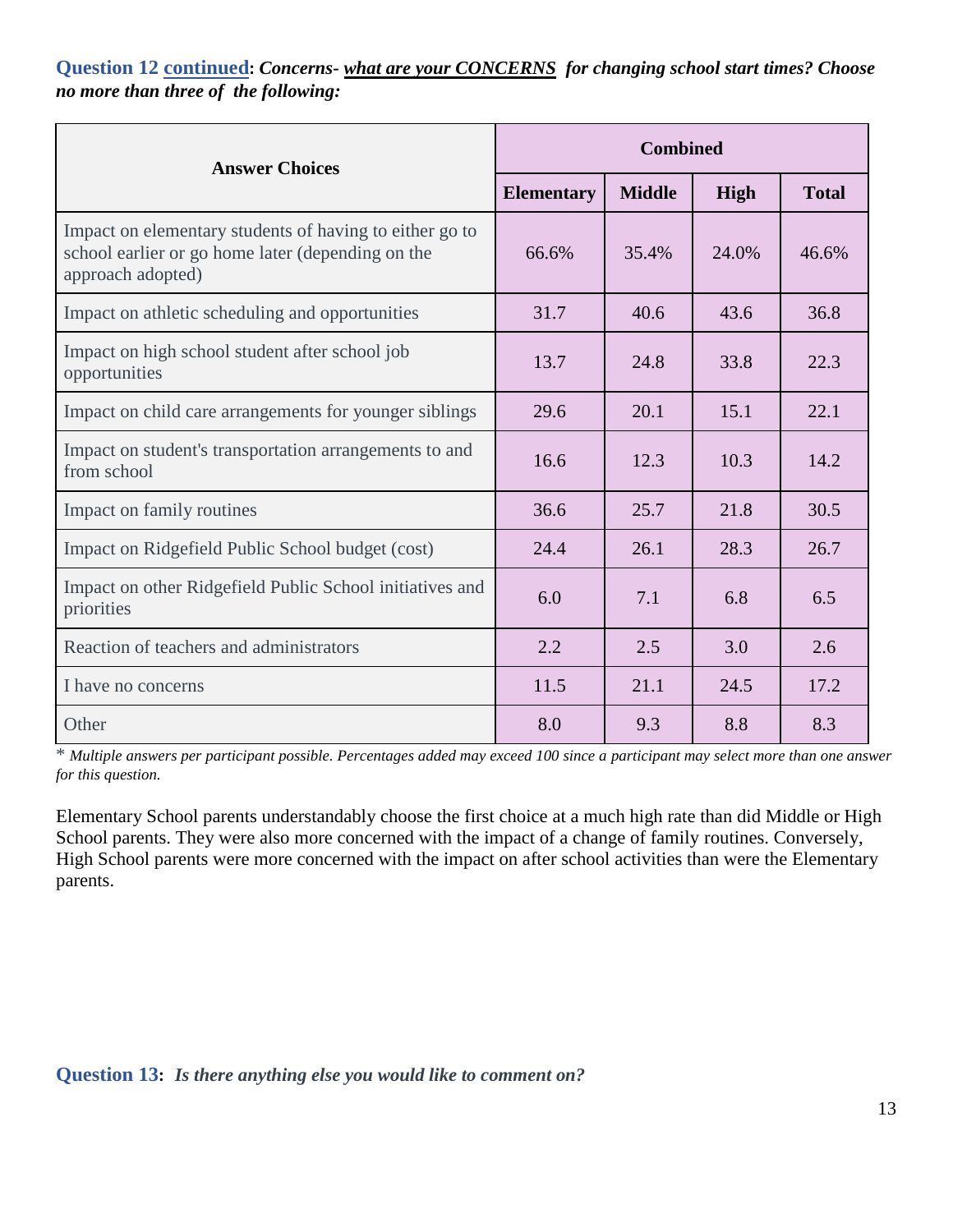There were a large number of responses to Question 13. Below represent a representative sample of those responses.

- *I think MS and HS should both start at 8:00 am. Elementary schools should be from 9:00 am to 3:30 pm.*
- *Don't care about cost or teacher impact, it's what's right for kids*
- *I support changing school start times if it is either cost neutral or saves money, but I do not support it if it results in increased costs!!*
- *Please reduce RHS homework burden.*
- *Before-school care is already nearly impossible to find for working parents*
- *Teenagers require so much more sleep. They need the support. A balance of work and rest is critical to any human being, especially to those whose minds and bodies are growing. This is scientifically proven. In addition, the current, early start time puts a great deal of strain on parents.*
- They will be going to sleep later because they have less time after school to do all that they need to do.
- *Both my husband and I work and we rely on our older children to watch the younger ones after school. This would change our childcare bill greatly.*
- *I feel strongly that children will only stay up later if they know they can wake up later, resulting in the same exact amount of sleep.*
- *Concerned about the impact on cost of additional care before or after school.*
- The high school kids themselves don't want it.
- *I think this is going way too fast based on a small, but vocal, group of overreaching parents.*
- It will all just be pushed later; HS kids will come home later, stay up later to do homework, get up later. *REDUCE HOMEWORK!!*
- *These decisions affect so many aspects of family and town life.*
- Starting school later will not give high schoolers more sleep; the day is still 24 hours, so less homework should be *given and students need to do better with time management.*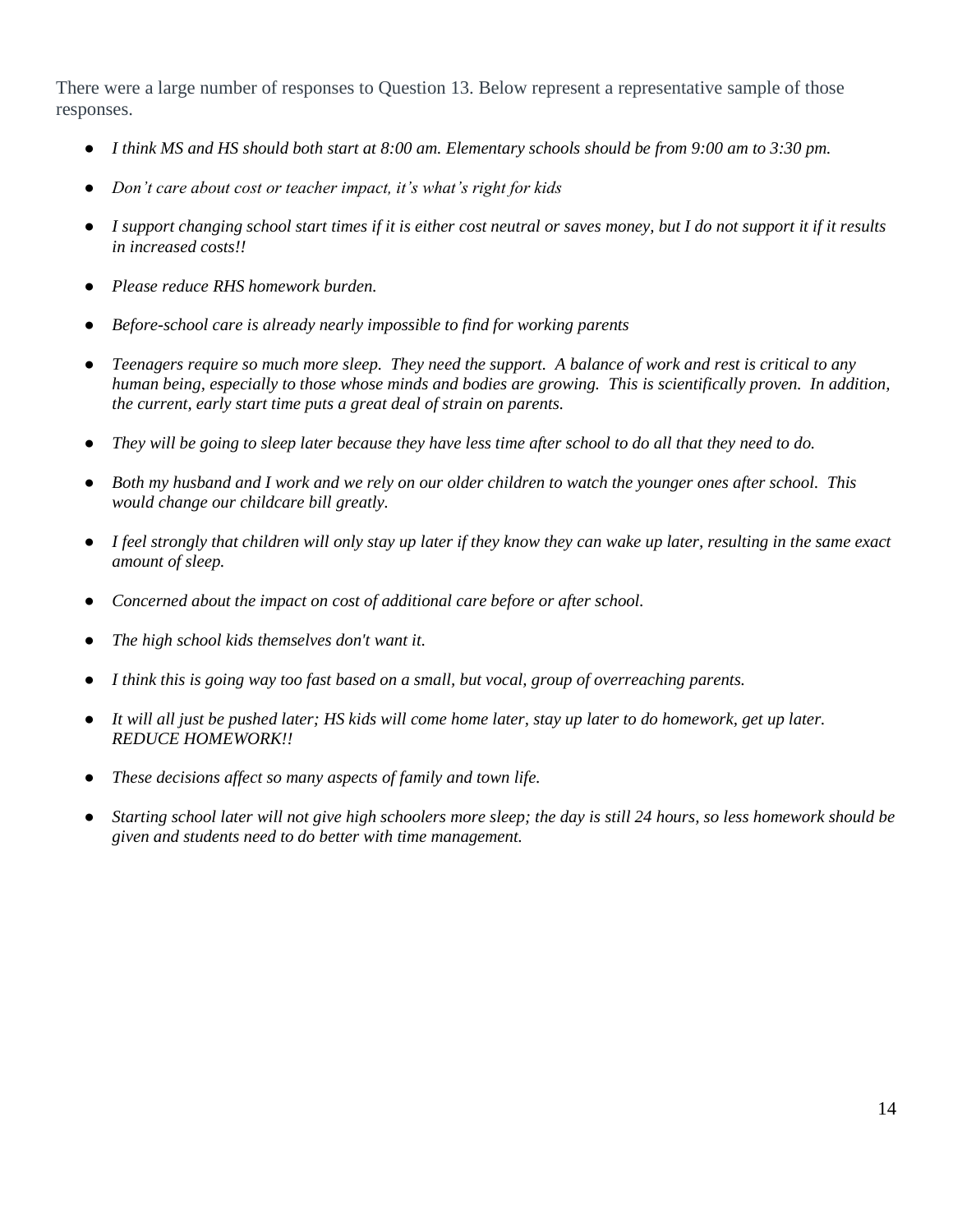# <span id="page-15-0"></span>**Staff Survey**

There were 564 staff members who completed the email delivered survey. There is only one method of administration; therefore, no analyses of comparison are necessary.

## <span id="page-15-1"></span>**Question 1:** *Staff members Currently Employed in Ridgefield Public Schools in Following Capacities:*

| <b>Capacities</b>          |       |
|----------------------------|-------|
| Certified Staff Member     | 77.1% |
| Non-certified Staff Member | 19.3% |
| Administrator              | 3.5%  |

### <span id="page-15-2"></span>**Question 2:** *Ridgefield Staff Members Currently Work at the Following Levels:*

| <b>Levels</b>      |       |
|--------------------|-------|
| Pre-Kindergarten   | 2.4%  |
| Elementary $(K-5)$ | 39.4% |
| Middle School      | 25.3% |
| <b>High School</b> | 29.8% |
| District-wide      | 4.0%  |

\* *Multiple answers per participant possible. Percentages added may exceed 100 since a participant may select more than one answer for this question.*

<span id="page-15-3"></span>

| Question 3: Staff members have been employed in the Ridgefield School System for approximately: |
|-------------------------------------------------------------------------------------------------|
|-------------------------------------------------------------------------------------------------|

| <b>Experience</b>   |       |
|---------------------|-------|
| Less than 5 years   | 31.4% |
| Between 5-9 years   | 19.8% |
| Between 10-19 years | 36.9% |
| $20+$ years         | 11.8% |

<span id="page-15-4"></span>**Question 4-6:** *How satisfied are you with the current ELEMENTARY, MIDDLE and HIGH SCHOOL start/dismissal times?*

| <b>Elementary</b> | Middle | High |
|-------------------|--------|------|
| ں ر               |        | ັ່   |

*\*Values represent weighted averages of a 5-point Likert Scale. Larger values represent more supportive opinions.*

The staff had a largely positive opinion of the current school times. Upon deeper review, these values remain constant regardless of the setting for the staff member.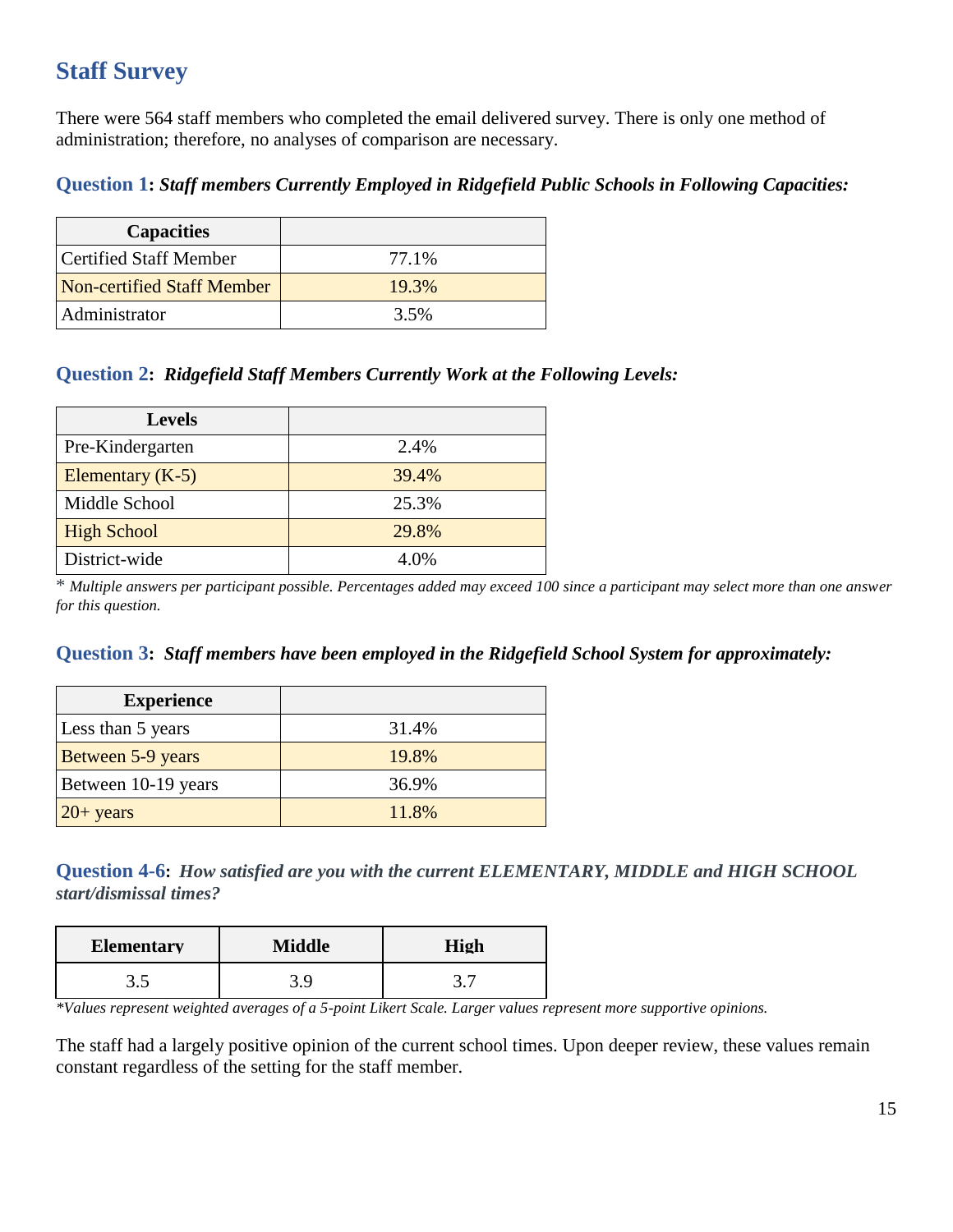# <span id="page-16-0"></span>**Questions 7-10:** *Opinions on the four approaches outlined on page 2.*

| Approach #1 | Approach #2 | Approach #3 | Approach #4 |
|-------------|-------------|-------------|-------------|
|             |             |             |             |

Approach #4 was the only response with a positive opinion. Staff was also the group who responded most positively to this option.

## <span id="page-16-1"></span>**Question 11:** *Benefits – select your top 3 perceived BENEFITS related to changing school start/dismissal times, from the list of priorities provided.*

| <b>Answer Choices</b>                          | $\frac{0}{0}$ |
|------------------------------------------------|---------------|
| Improve student mental and emotional health    | 42.3          |
| I see no benefits                              | 40.0          |
| Allow more sleep time for high school students | 34.9          |
| Improve student academic success               | 28.7          |
| Reduce high school tardiness                   | 15.7          |
| Improve high school student attendance         | 12.1          |
| Other                                          | 11.4          |
| Increase high school student safety            | 7.8           |
| Decrease high school behavior issues           | 3.6           |
| Improve high school homework completion        | 3.0           |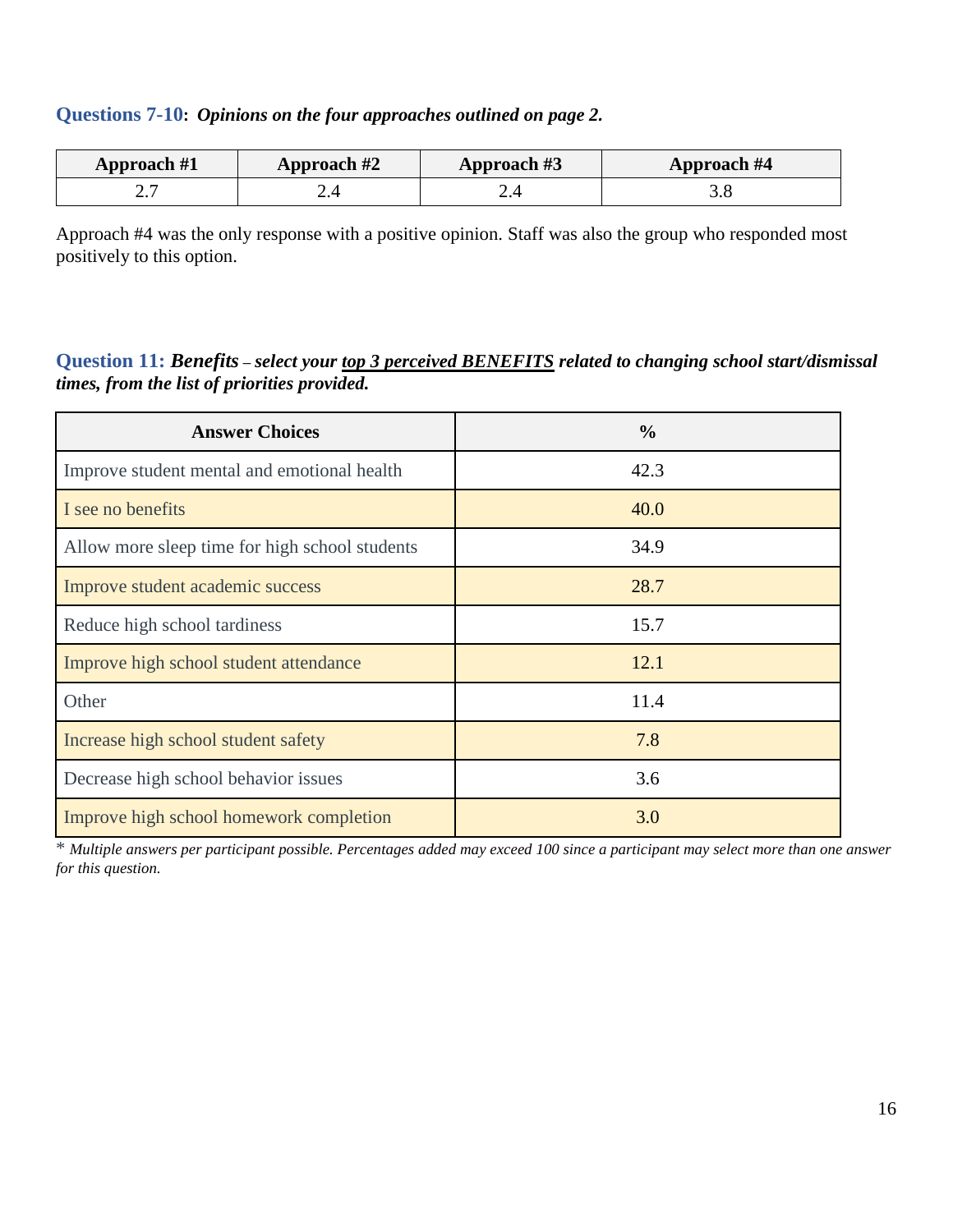### <span id="page-17-0"></span>**Question 12:** *Concerns- select your top 3 perceived CONCERNS related to changing school start/dismissal times, from the list of priorities provided.*

| <b>Answer Choices</b>                                                                                                      | $\frac{0}{0}$ |
|----------------------------------------------------------------------------------------------------------------------------|---------------|
| Impact on Elementary Students of having to either go to school earlier or go home<br>later (depending on approach adopted) | 44.6          |
| Impact on athletic scheduling and opportunities                                                                            | 36.7          |
| Impact on high school students' after-school job opportunities                                                             | 32.5          |
| Impact on child care arrangements for younger siblings                                                                     | 32.1          |
| Impact on family routines                                                                                                  | 30.0          |
| <b>Impact on Ridgefield Public School budget (cost)</b>                                                                    | 27.4          |
| Reaction of teachers and administrators                                                                                    | 13.1          |
| Other                                                                                                                      | 11.7          |
| I have no concerns                                                                                                         | 11.1          |
| Impact on students' transportation arrangements to and from school                                                         | 9.9           |
| Impact on other Ridgefield Public School initiatives and priorities                                                        | 8.9           |

\* *Multiple answers per participant possible. Percentages added may exceed 100 since a participant may select more than one answer for this question.*

### <span id="page-17-1"></span>**Question 13:** *Is there anything else you would like to comment on?*

There were a large number of responses to Question 13. Below represent a representative sample of those responses.

- *The survey and committee seems to be very focused on the needs of the high school population. Please be mindful of all age groups and what is appropriate for them. A later end of the day would be a disservice to our younger learners.*
- *What about two bus runs? Middle school and high school on one run 8-2 and all elementary school run 9-3. What about shorter length of school day for all?*
- *School start times should not change especially at the expense of younger kids and family routines. Getting out of school later will provide less time to do homework thus kids going to bed later.*
- *As a parent, I can assure you that the teenagers will simply stay up later, without a doubt. Any proposal which would start elementary schools before 8:00 would affect student's learning. The students would be very tired and I am concerned for their emotional and physical well-being.*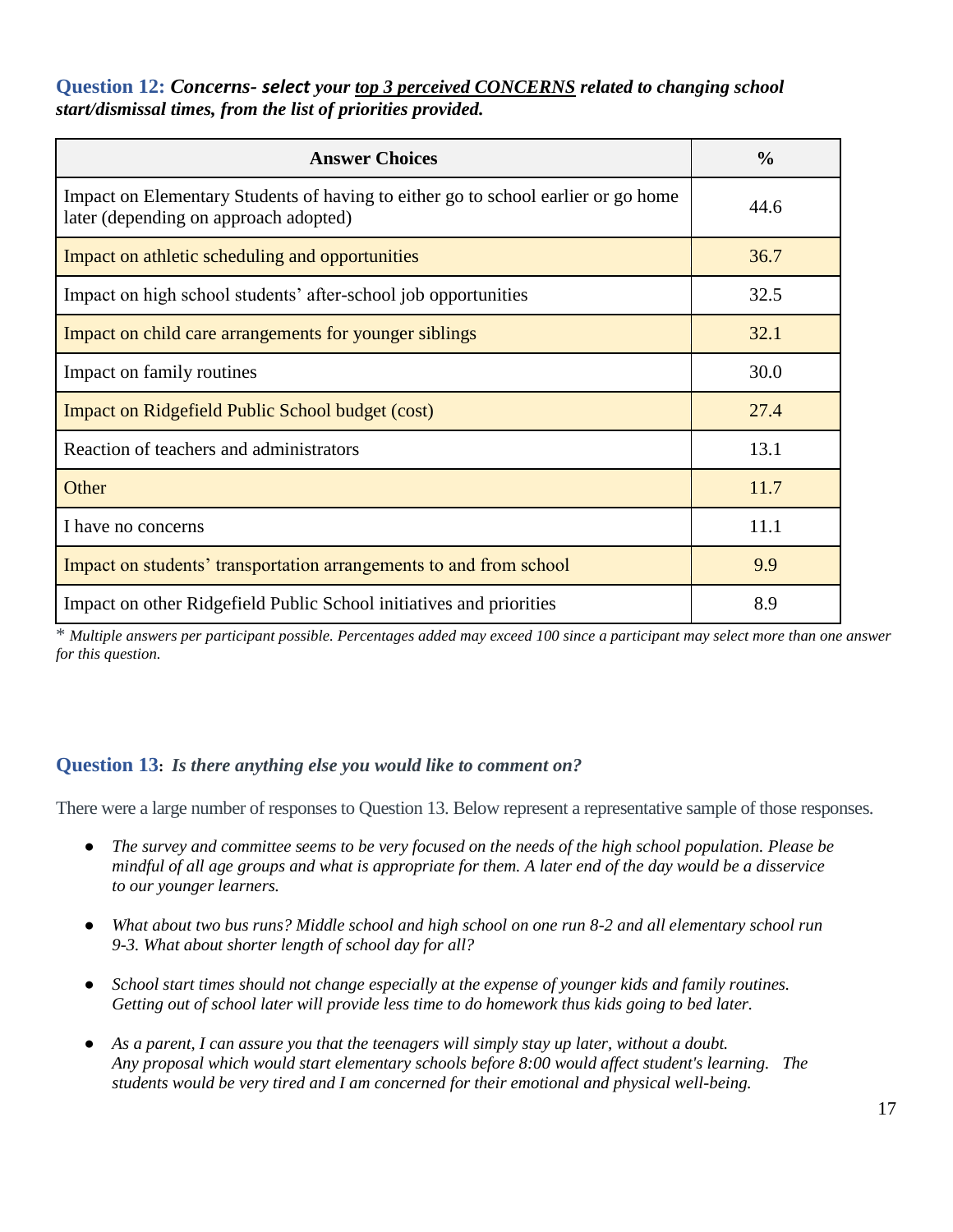- I feel that the school board has not given enough time to stakeholders to consider the options and put in *enough time and effort to studying potential impacts. It seems that this agenda is being pushed by a select few people without enough study and input from the community or understanding of the ramifications on the lives of Ridgefield families.*
- *Perhaps let the HS look at internal scheduling. A move to an all block schedule could eliminate passing times (4 classes a day rather than 7). Other schools such as Wilton have a later start time but get out relatively early. Look at more options. Will kids really get more sleep?*
- *Don't sacrifice one age level for another. This year, Newtown sacrificed its 5th and 6th graders (who are getting bused back to their K-4 elem. schools in order to get bused home) in order to get high school kids to school later. It's not fair, causes resentment and unease across district.*
- *I honestly believe that until student phone/ screen time is reduced; parents who support a later start time, will not see the benefits they're expecting.*
- *This is a family issue not a school issue- turn off the Wi-Fi and kids will go to sleep earlier / middle school students start at a great time.*
- *Please put all elementary schools on the same schedule!*
- Reduce homework... School time change will have no effect on students sleeping habits... The data behind school *change is anecdotal and spurious.*
- *The CDC and the American Pediatric Association both recommend HS start times of 8:30am. I believe it is proper to follow these guidelines for the health and wellbeing of our students.*
- *The CDC and the American Pediatric Association both recommend HS start times of 8:30am. I believe it is proper to follow these guidelines for the health and wellbeing of our students.*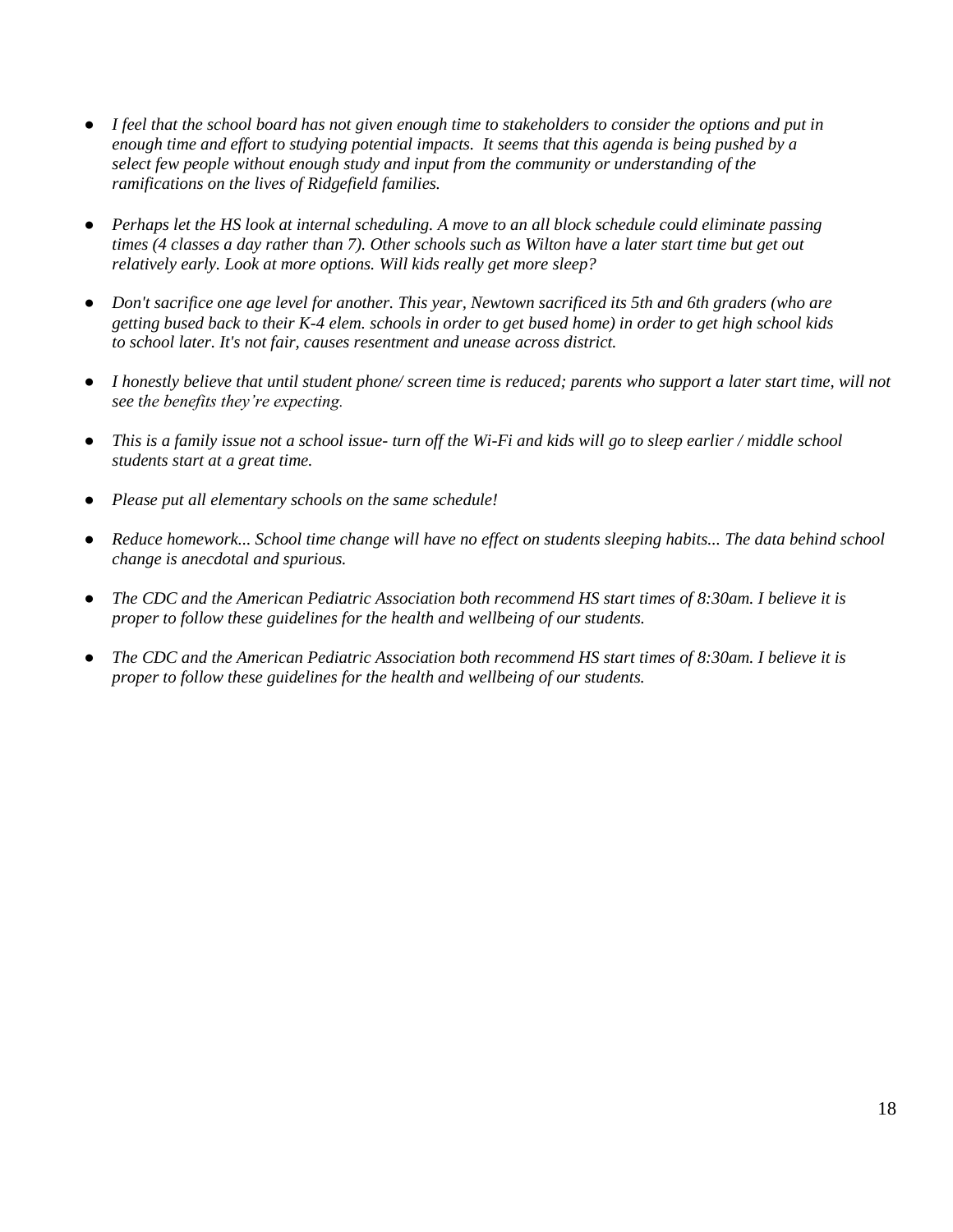# <span id="page-19-0"></span>**Student Survey**

There were 1,510 students in grades 8-12 who completed the email delivered survey. There is only one method of administration, therefore no analyses of comparison are necessary.

<span id="page-19-1"></span>**Question 1:** *Responses by grade level:*

| Grade | $\frac{0}{0}$ |
|-------|---------------|
|       | 22.5          |
|       | 20.6          |
| 10    | 21.3          |
| 11    | 19.0          |
| 12    | 16.7          |

### <span id="page-19-2"></span>**Question 2:** *In your household:*

| <b>Parent Work Status</b> |      |
|---------------------------|------|
| Two parents work          | 61.1 |
| <b>One Parent works</b>   | 37.7 |
| No parent works           |      |

<span id="page-19-3"></span>**Question 3:** *What mode of transportation of transportation do you currently use to get to and from school?*

| <b>Transportation Type</b>      | $\frac{0}{0}$ |
|---------------------------------|---------------|
| <b>School Bus</b>               | 43.4          |
| Adult drives student to school  | 33.2          |
| Student drives to school        | 13.3          |
| Friend drives student to school | 7.0           |
| Walk                            | 2.6           |
| <b>Public Transportation</b>    | 0.3           |

\* *Multiple answers per participant possible. Percentages added may exceed 100 since a participant may select more than one answer for this question.*

#### <span id="page-19-4"></span>**Question 4:** *Which after school activity(ies) do you participate in?*

| <b>Activity</b>                                                               | $\frac{6}{6}$ |
|-------------------------------------------------------------------------------|---------------|
| Non-School related activities before/after school (hobbies, sports, etc.)     | 30.7          |
| School-related sports                                                         | 22.0          |
| School sponsored clubs                                                        | 15.5          |
| After-school job                                                              | 11.0          |
| School-related other extra-curricular activities                              | 10.7          |
| Taking care of brothers/sisters (or other family members) before/after school | 9.2           |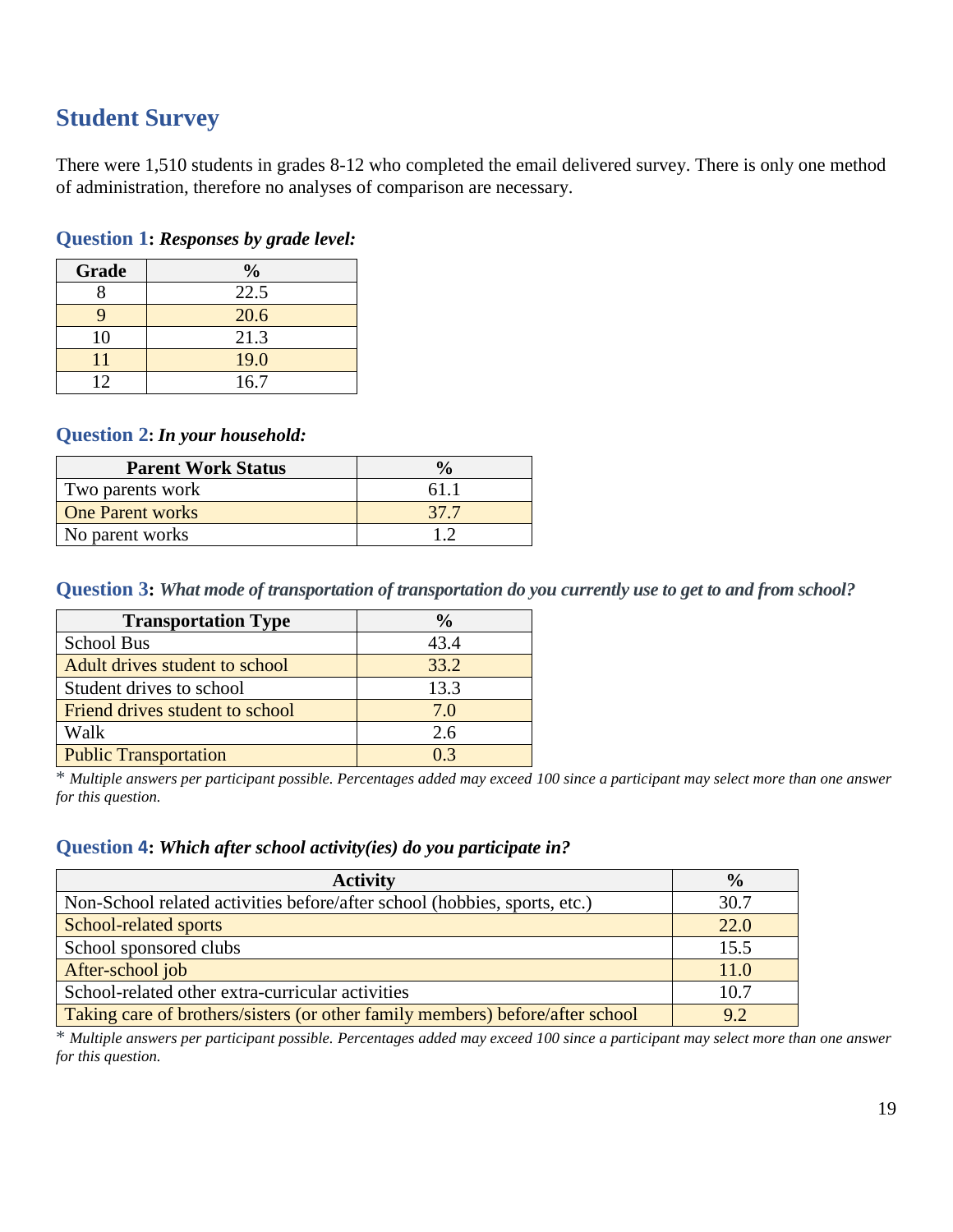<span id="page-20-0"></span>**Questions 5 and 6:** *How satisfied are you with the current MIDDLE and HIGH SCHOOL start/dismissal times?*

| <b>Middle</b> | High |
|---------------|------|
| 3.6           | 3.1  |

Students were more enthusiastic toward Middle School times. This was true regardless of the grade of the respondent.

<span id="page-20-1"></span>**Questions 7-10:** *Opinions on the four approaches outlined on page 2.*

| Approach #1 | Approach #2 | Approach #3 | <b>Approach #4</b> |
|-------------|-------------|-------------|--------------------|
| ر           | ر. ک        |             |                    |

Students expressed enthusiasm for Approach #4 only. There were no significant differences for the results based on the grade of the respondent.

<span id="page-20-2"></span>**Question 11:** *Benefits – select your top 3 perceived BENEFITS related to changing school start/dismissal times, from the list of priorities provided.*

| <b>Answer Choices</b>                          | $\frac{6}{9}$ |
|------------------------------------------------|---------------|
| Allow more sleep time for high school students | 24.6          |
| Improve student mental and emotional health    | 17.9          |
| I see no benefits                              | 12.8          |
| <b>Improve student Academic Success</b>        | 12.3          |
| Reduce High School tardiness                   | 10.2          |
| <b>Improve High School Homework Completion</b> | 8.1           |
| <b>Improve High School Attendance</b>          | 7.1           |
| <b>Decrease High School Behavior Issues</b>    | 2.6           |
| Increase High School Student Safety            | 2.2           |
| Other                                          | 1.8           |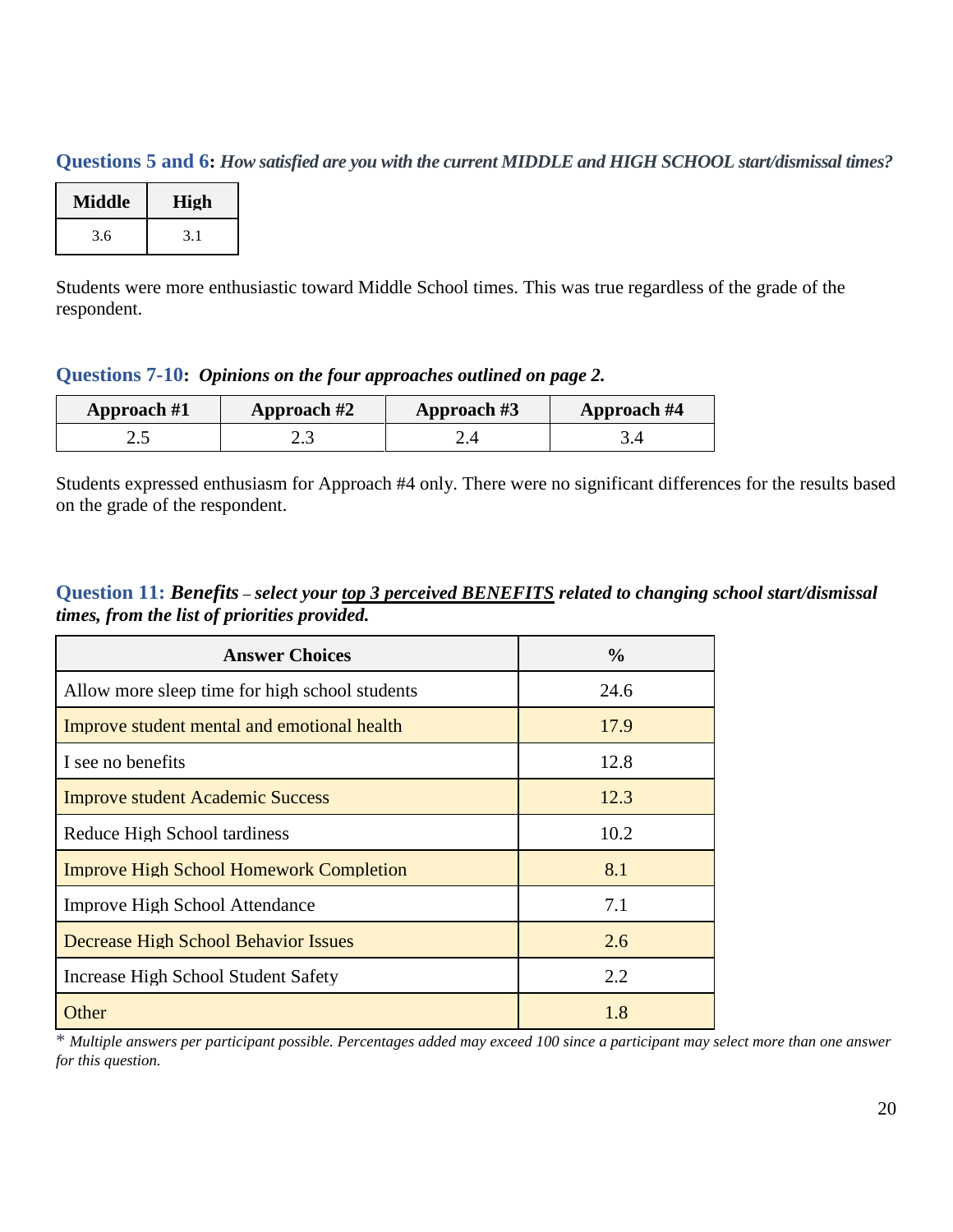### <span id="page-21-0"></span>**Question 12:** *Concerns- select your top 3 perceived CONCERNS related to changing school start/dismissal times, from the list of priorities provided.*

| <b>Answer Choices</b>                                                                                                      | $\frac{0}{0}$ |
|----------------------------------------------------------------------------------------------------------------------------|---------------|
| Impact on athletic scheduling and opportunities                                                                            | 29.1          |
| Impact on high school students' after-school job opportunities                                                             | 21.7          |
| Impact on family routines                                                                                                  | 12.5          |
| Impact on students' transportation arrangements to and from school                                                         | 7.2           |
| Impact on Elementary Students of having to either go to school earlier or go home<br>later (depending on approach adopted) | 6.8           |
| Impact on child care arrangements for younger siblings                                                                     | 6.4           |
| I have no concerns                                                                                                         | 5.4           |
| <b>Impact on Ridgefield Public School budget (cost)</b>                                                                    | 3.8           |
| Other                                                                                                                      | 3.6           |
| Impact on other Ridgefield Public School initiatives and priorities                                                        | 2.2           |
| Reaction of teachers and administrators                                                                                    | 1.1           |

\* *Multiple answers per participant possible. Percentages added may exceed 100 since a participant may select more than one answer for this question.*

### <span id="page-21-1"></span>**Question 13:** *Is there anything else you would like to comment on?*

There were a large number of responses to Question 13. Below represent a representative sample of those responses.

- *Students don't get enough sleep because they have too much screen time or because of their time management. Personally, I take all honors and go to bed at 9:30pm, so it is possible for kids to get a good amount of sleep. They just need to limit their Netflix time.*
- *Waking up as early as 6:00 means I am very tired and not mentally ready for the school day. I'm unfocused and ready to go back to sleep. Changing the start times would help to either heavily decrease these effects or remove them altogether.*
- *I would love to have an earlier start time, mainly because I swim at 5:00 in the morning and go immediately to school. This creates stress in my head because I'm tired.*
- *Keep the times the same. Sports and jobs will be greatly affected and most students like to get up early because it gets us ready for the day.*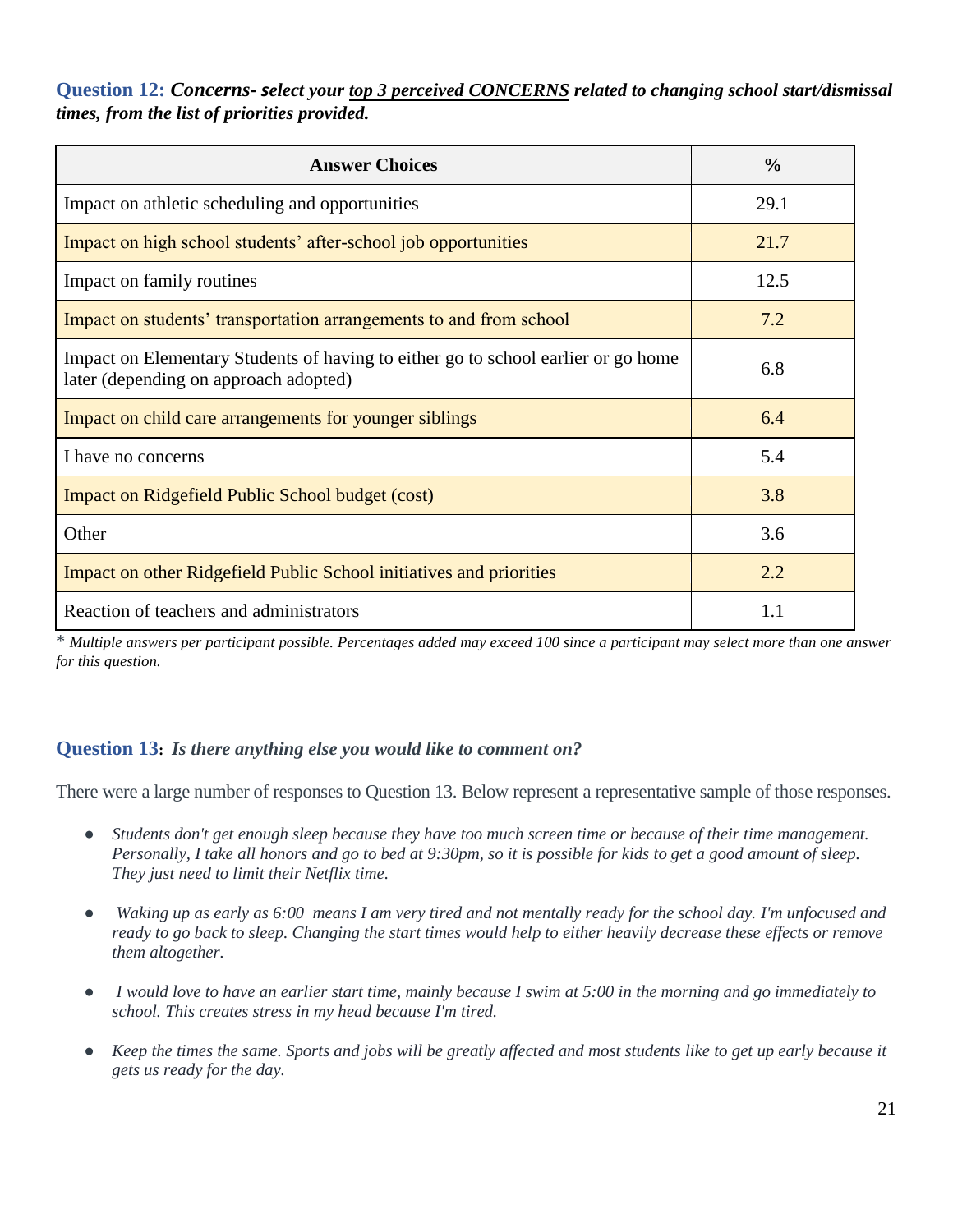- School start times should NOT be changed it is completely pointless because we, the students, will only go to bed *at a later time.*
- What the Board of Education should REALLY focus on is making sure busses are on time.
- Give us less HW. If we go to sleep earlier we get enough sleep but we stay up till 12:00 every night finishing all *of our stuff.*
- I have so many after school activities and so much homework that I cannot go to bed until later. I don't want to *have to stay at school even later for activities, but I also don't want to wake up so early. I would give up a free period if it meant 30 more minutess to sleep in.*
- *It just moves everything back you will end up going to sleep later and waking up later it won't change the overall amount of sleep and for athletics it will cause too much conflicts when it gets darker earlier and just overall cause people getting home much larger from sports which will cause people to stay up latter doing work*
- *Change the times. I would love to get more sleep. I would feel so much more awake in the morning and be ready to learn!!!*
- *It won't help to change the start times. You have to work on high schoolers giving themselves more time to sleep. If you move it one hour back, high schoolers will sleep one hour later.*
- *This is not a good idea at all. You are literally pushing back the school schedule by one hour which will cause kids to lose jobs caused by getting home later and we will get back from sports and other activities much later with times pushed back.*
- *School start times need to be changed! As a Senior at RHS, I have gone through 4 years of waking up way too early and I hope no one else has to go through it in the future.*
- *The real problem is the homework load, at RHS.*
- I think that school should start at the same time but get out 30-minutes earlier.
- *I believe changing the start time would be very disruptive for our after-school lives especially if we do sports.*
- *I would be happy with school starting at 8:00 but no later.*
- *I am satisfied with the current school start times and believe that it would be best for everyone if the school start times were left as they are. There is a great amount of homework in RHS for us students and I feel it would be most beneficial if the times remain the same so that we are able to complete our work before the administered deadline.*
- *I think the best option for the high school is 8:00 to 2:50.*
- *Maybe if school starts at 8:00 instead of 7:25.*